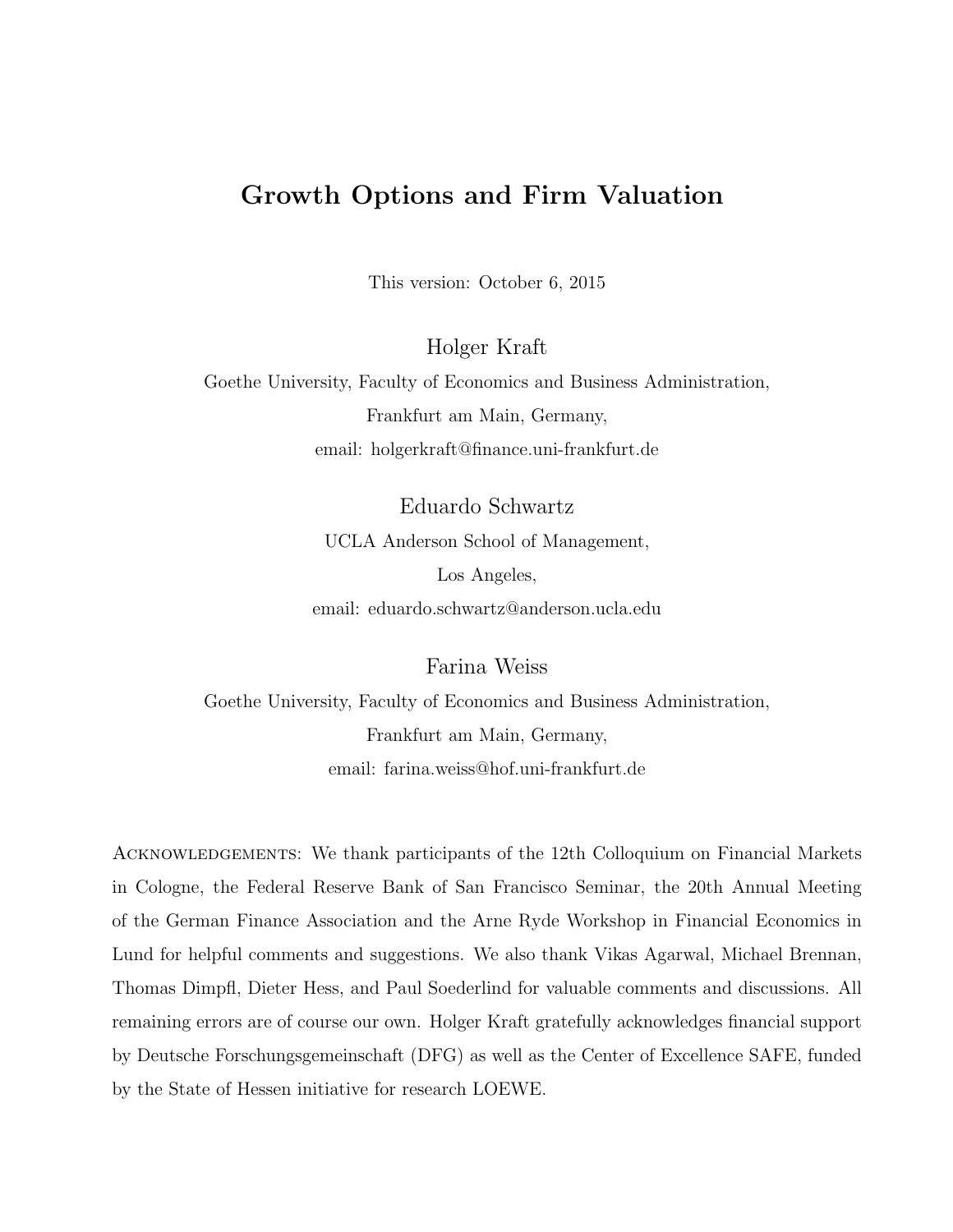# Growth Options and Firm Valuation

Abstract: This paper studies the relation between firm value and a firm's growth options. We find strong empirical evidence that (average) Tobin's Q increases with firm-level volatility. However, the significance mainly comes from R&D firms, which have more growth options than non-R&D firms. By decomposing firm-level volatility into its systematic and unsystematic part, we also document that only idiosyncratic volatility has a significant effect on valuation. Second, we analyze the relation of stock returns to realized contemporaneous idiosyncratic volatility and R&D expenses. Single sorting on idiosyncratic volatility yields a significant negative relation between portfolio alphas and contemporaneous idiosyncratic volatility for non-R&D portfolios, whereas in a four-factor model the portfolio alphas of R&D portfolios are all positive. Double sorting on idiosyncratic volatility and  $R\&D$  expenses also reveals these differences between R&D and non-R&D firms. To control for several explanatory variables simultaneously, we also run panel regressions of portfolio alphas which confirm the relative importance of idiosyncratic volatility that is amplified by R&D expenses.

Keywords: Firm valuation, Real options, Volatility, R&D expenses

JEL-CLASSIFICATION: G12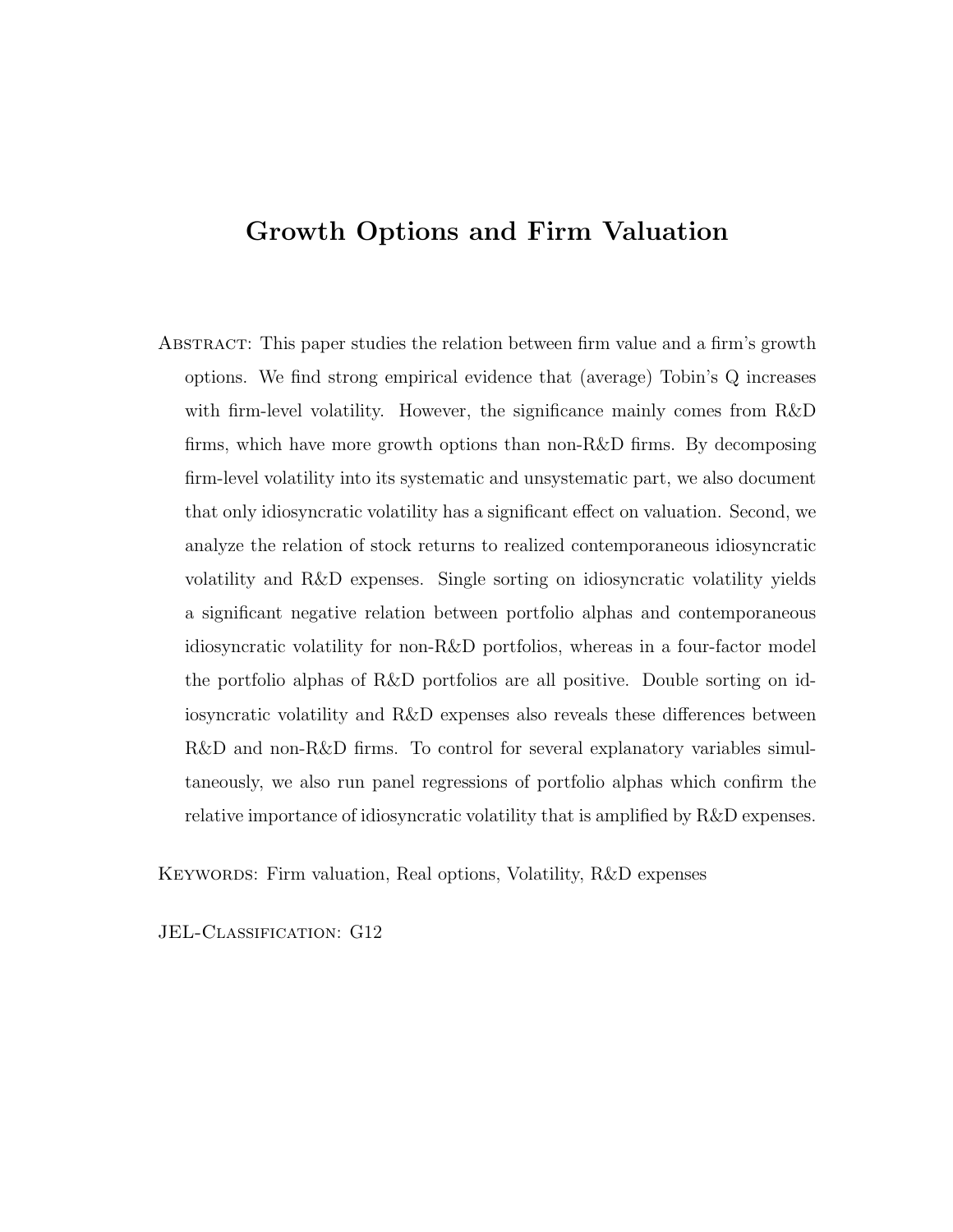# 1 Introduction

The market value of a firm is the sum of the present value of the cash flows generated by the assets in place and its growth options.<sup>1</sup> Real option theory suggests that values of growth options are positively related to the volatility of firm value (or a firm's cash flows).<sup>2</sup> Everything else equal, we thus expect the market value of a firm to increase in volatility. Depending on whether a firm belongs to a growing or mature industry, this dependance is more or less strong. For instance, R&D as opposed to non-R&D firms are supposed to have more growth options and in turn should be more affected by volatility. In this paper, we first study the relation of firm value and volatility and find empirical evidence that Tobin's Q is positively related to a firm's stock volatility that serves as a proxy for the volatility of the underlying growth options.<sup>3</sup> As suggested by real options theory, we document that this relation is much stronger for R&D firms than for non-R&D firms.

Volatility however consists of a systematic and an unsystematic (idiosyncratic) part. By definition, the systematic part should be priced and thus expected returns should be affected by systematic volatility. In contrast standard capital-market theory suggests that idiosyncratic risk has no effect on expected returns.<sup>4</sup> Therefore, the effects of these two volatility components on firm value are different: Although both components increase the value of growth options, systematic volatility also increases discount rates that are used to discount future cash flows of a firm. Hence, the effect of systematic volatility on firm value is ambiguous. We thus decompose volatility into its systematic and unsystematic part. Our line of argument so far suggests that the effect of unsystematic volatility should be stronger than the effect of systematic volatility. Besides, the effect of unsystematic volatility should be the strongest for firms that have a lot of growth options (e.g. R&D firms). Our empirical results support these predictions: Whereas Tobin's Q is hardly affected by systematic volatility, there is a pronounced effect for unsystem-

<sup>&</sup>lt;sup>1</sup>See, e.g., Berk, Green, and Naik  $(1999)$ .

<sup>2</sup>Brennan and Schwartz (1985) and McDonald and Siegel (1986).

<sup>3</sup>See, e.g., Grullon, Lyandres, and Zhdanov (2012).

<sup>&</sup>lt;sup>4</sup>There are however models where unsystematic risk is priced. For instance, Merton (1987) sets up a model where investors hold undiversified portfolios and thus demand a risk premium for unsystematic risk.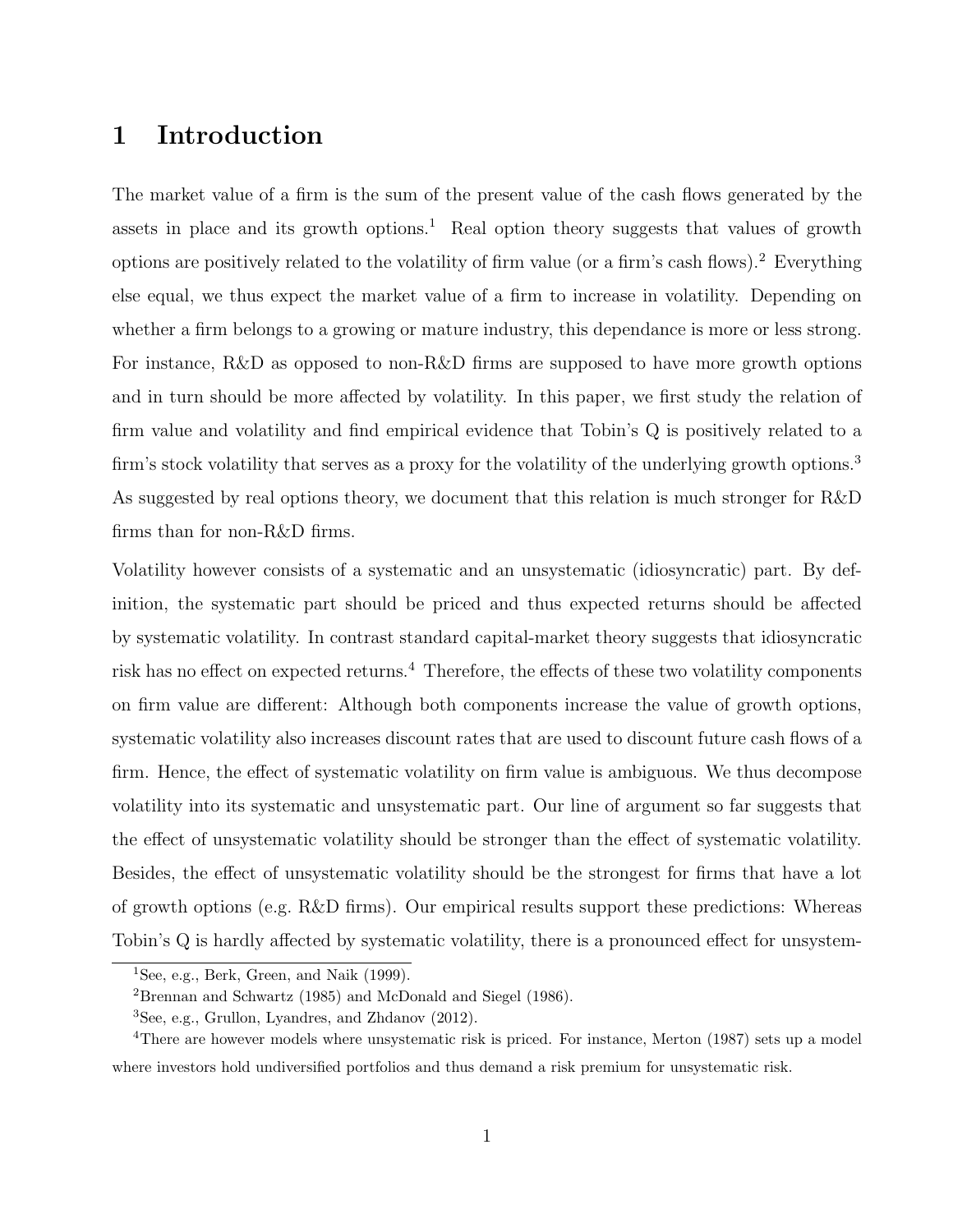atic volatility. In particular, the effect for R&D firm observations is significantly stronger than for non-R&D firm observations.

Finally, we analyze the relation of realized stock returns to realized contemporaneous idiosyncratic volatility (ivol) and R&D expenses where we again split the whole sample into subsamples of R&D and non-R&D observations. Single sorting on idiosyncratic volatility yields a significant negative relation between abnormal stock returns and contemporaneous ivol for non-R&D portfolios,<sup>5</sup> whereas in a four-factor model the portfolio alphas of R&D portfolios are all positive. This confirms the intuition that the values of growth options increase in (idiosyncratic) volatility and thus a larger ivol leads to higher contemporaneous returns. We also document that, although for R&D portfolios the average Tobin's Q and R&D expenses increase in average ivol, the relation is flat for non-R&D portfolios.<sup>6</sup> In other words, both sub-samples are very distinct with respect to the sizes and patterns of R&D expenses and Tobin's Q. On the contrary, the average ivols of the portfolios are similar. This finding is in line with our panel regression results that idiosyncratic volatility is particularly pricing relevant when it is interacted with an R&D dummy. Double sorting on idiosyncratic volatility and R&D expenses supports our findings for portfolio alphas: For high R&D observations all (three and four-factor) alphas are positive, whereas for low or zero R&D observations alphas in general are postive for low-ivol portfolios and negative for high-ivol portfolios. Besides, all difference portfolios (high minus low or zero R&D for given ivol level) have positive alphas where about half of them are individually significant.

Since a single-sort on ivol simultaneously leads to orderings with respect to other variables (e.g. size, leverage, firm-level volatility, skewness), we also run panel regressions of portfolio alphas where we can simultaneously control for several explanatory variables. Our results suggest that

<sup>5</sup>Notice that we consider a contemporaneous relation between the two. This should not be confused with the so-called "ivol anomaly" which refers to the empirical finding that stocks with high (low) idiosyncratic volatility have abnormally low and negative (high and positive) expected average returns. See, e.g., Ang, Hodrick, Xing, and Zhang (2006).

 ${}^{6}$ By definition, R&D expenses are zero for non-R&D portfolios so that these portfolios have trivially a flat relation for R&D expenses.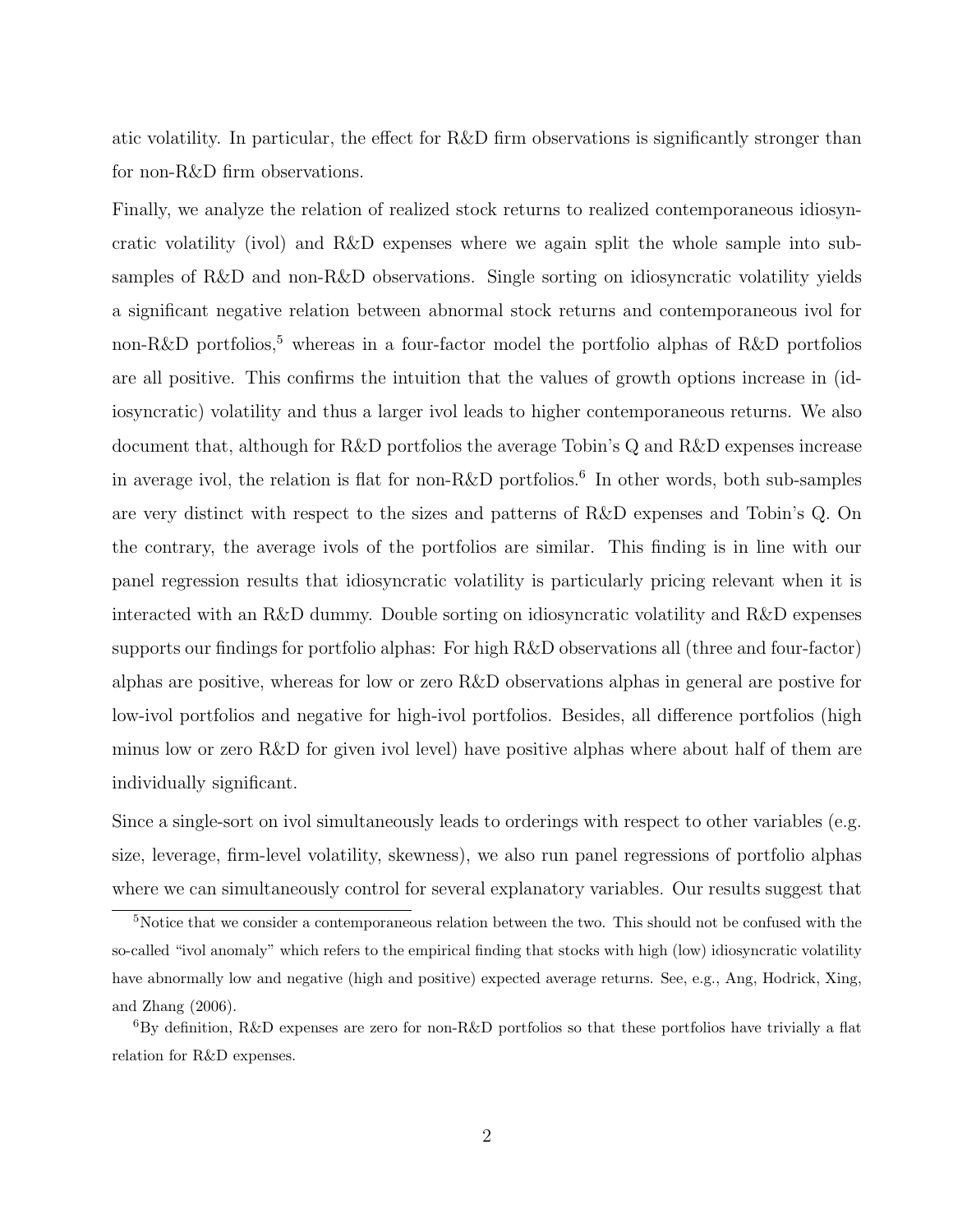portfolio alphas depend on firm-level volatility, but predominately via its idiosyncratic part. If interacted with R&D expenses, all components of volatility matters.

Our paper is related to an increasing literature on the cross-sectional relation between returns and volatility or idiosyncratic volatility. Duffee (1995) documents a positive relation between stock returns and volatility at the firm level. Concerning idiosyncratic volatility, several empirical studies find evidence that expected returns vary systematically with idiosyncratic risk. This is in contrast to standard capital-market models such as the CAPM and the Fama-French model, which predict no relation between expected returns and idiosyncratic volatility. Ang, Hodrick, Xing, and Zhang (2006, 2009) measure idiosyncratic volatility relative to the Fama-French model and find a negative relation between expected returns and idiosyncratic risk (ivol anomaly). By measuring volatility in a different way, Fu  $(2009)$  and Fink, Fink, and He (2012) find that expected returns and idiosyncratic volatility are positively related. Our paper adds to this extensive literature. Motivated by the work from Cochrane (2011), we study the cross-sectional price variation and first concentrate on firm value. In contrast to the existing literature, we then study the *contemporaneous* relation between (abnormal) returns and idiosyncratic volatility, which complements our analysis for values. Similar to our results, Fink, Fink, and He (2012) find empirical evidence for a positive contemporaneous ivol-return relation. Our paper is also related to the real option pricing literature that started with the papers by Brennan and Schwartz (1985) and McDonald and Siegel (1986). Option values increase in volatility (both systematic and idiosyncratic), which indicates why idiosyncratic volatility might be priced if a firm has growth options.

Several papers have examined the effect of volatility on returns (but not the effect of volatility on prices) and use real option theory to explain their observations. Grullon, Lyandres, and Zhdanov (2012) find evidence that expected returns increase in (firm-level) volatility. This relation is much stronger for firms with more real options. An important difference with our paper is however that they consider expected returns and do not decompose volatility into a systematic and an idiosyncratic part. Chen and Petkova (2012) consider idiosyncratic volatility and focus on the ivol anomaly. They suggest that their observed negative relation between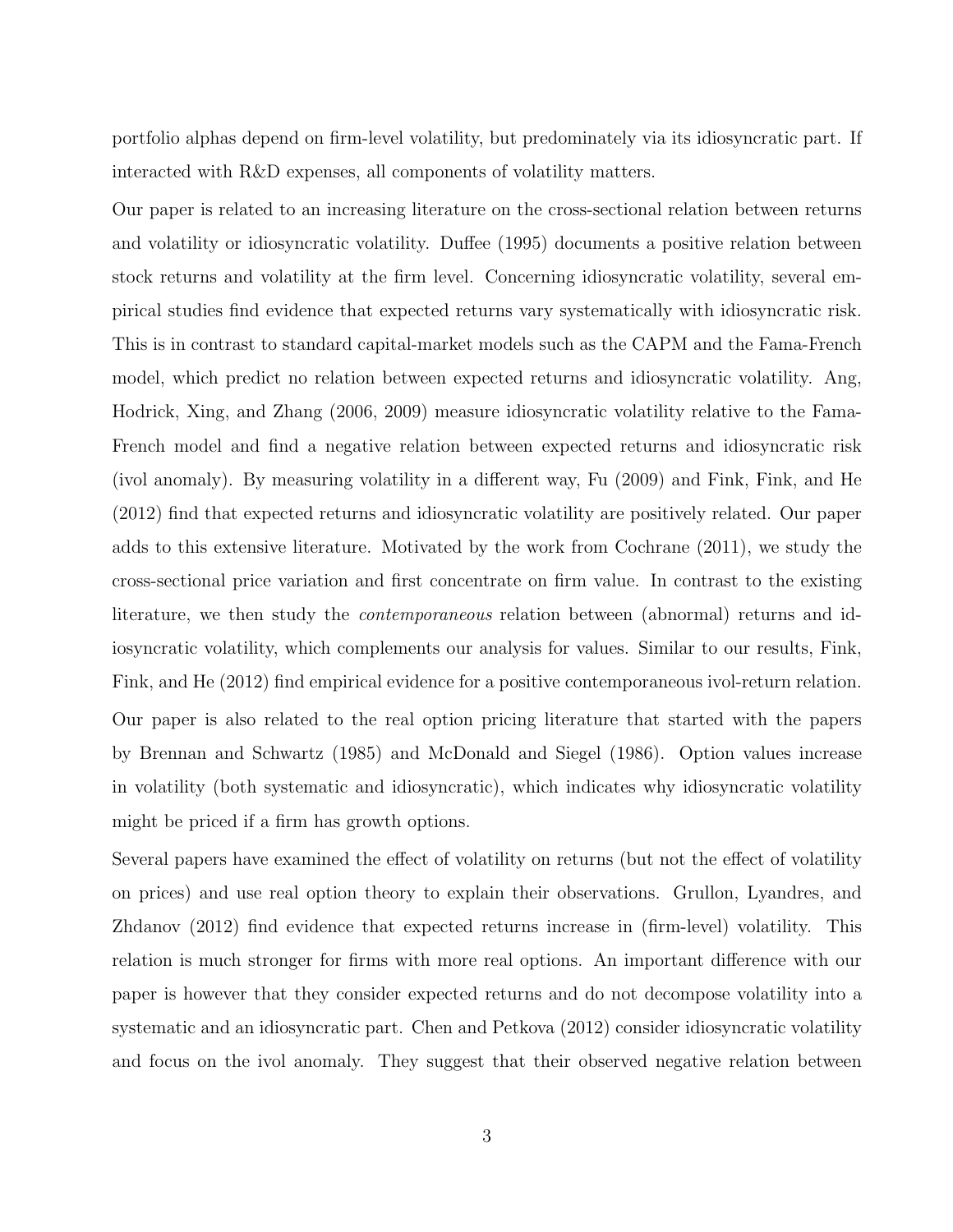idiosyncratic volatility and return in the Fama-French model arises from a missing factor. By introducing a new factor (a component of aggregated market variance), they can explain the ivol anomaly and relate this factor to a firm's growth options. In our paper, we also examine the effect of contemporaneous volatility on firm values and propose a growth option explanation for cross-sectional differences in firm values. We find clear evidence that firm value increases in firm-level volatility and this effect is stronger for firms with higher  $R\&D$  expenses. These results are in line with the findings of Connolly and Hirschey (2005) and Czarnitzki, Hall, and Oriani (2006), who show that the amount of R&D expenses is a significant determinant of firm value.

Cao, Simin, and Zhao (2008) provide a link between growth options and the value-weighted average of idiosyncratic firm-level volatility. They show that average aggregated idiosyncratic volatility is positively related to growth options and that these options can explain the increasing aggregate idiosyncratic volatility over the last decades. Bekaert, Hodrick, and Zhang (2013) study aggregate idiosyncratic volatility in 23 countries and document that it is highly correlated across countries. They find that idiosyncratic volatility can be explained by growth opportunities and a business cycle sensitive risk indicator. These findings are in line with our results that firm values increase in (idiosyncratic) volatility due to growth options.

Pastor and Veronesi (2003) develop a framework for valuing stocks whose average future profitability is unknown. They find that uncertainty about a firm's average profitability increases its idiosyncratic return volatility. This uncertainty is especially large for the newly listed firms. Kogan and Papanikolaou (2012) develop a theoretical model in which a firm's sensitivity to technological shocks is a function of the ratio between growth opportunities and firm value. Firms with more growth options benefit more from positive technological shocks than firms with limited investment opportunities. Hence, differences in the ratio between growth opportunities and firm value lead to difference in returns, and technological shocks lead to differences in stock returns across firms.

Finally, our paper is related to the q-theory of investment that studies the relation between investment decisions and firm value. Belo and Zhang (2010) combine q-theory and asset pricing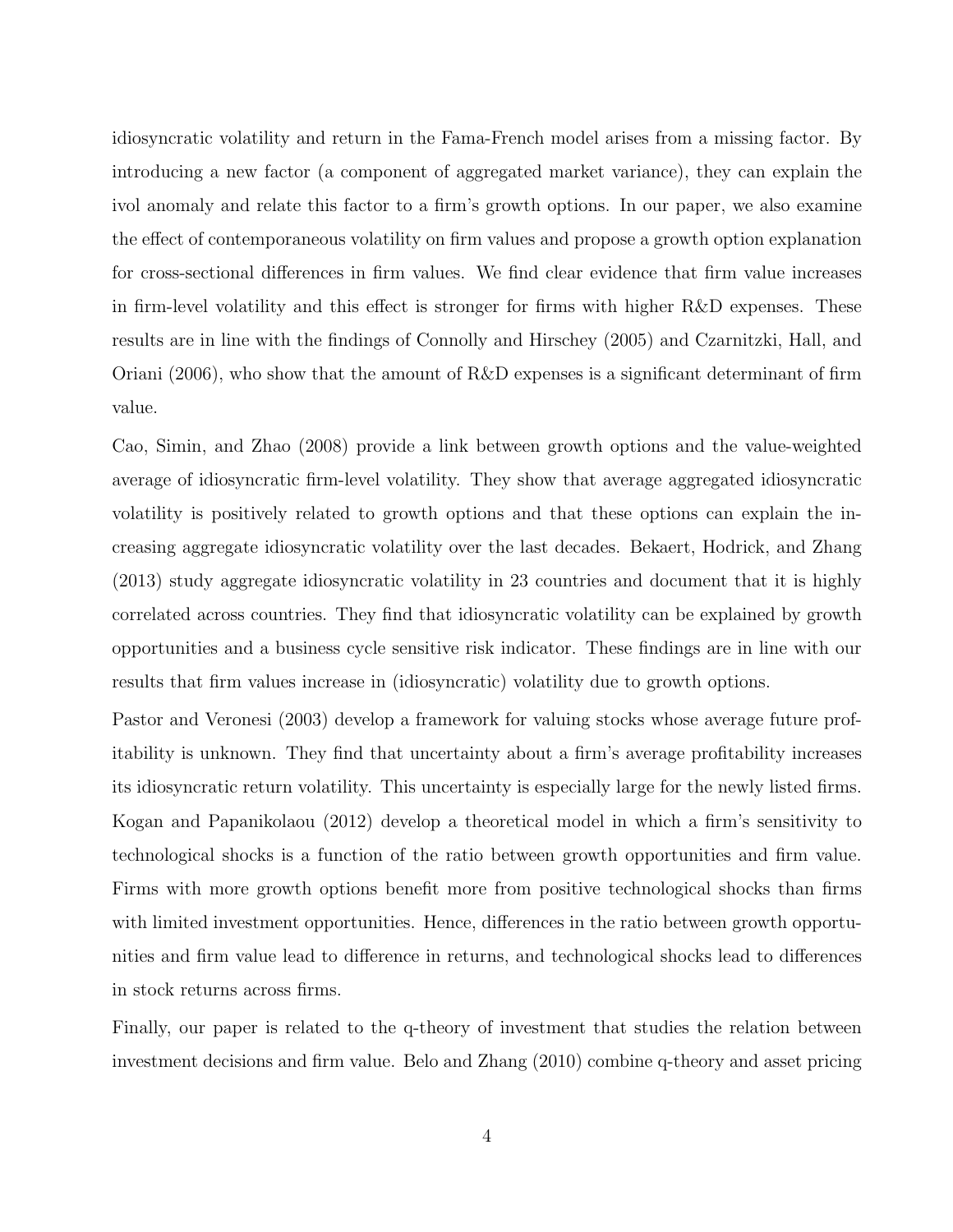literature. They develop a neoclassical model to study the determinants of firm value and focus on the investment-to-capital ratio to explain cross-sectional differences in firm value.<sup>7</sup>

The remainder of the paper is structured as follows: Section 2 discusses the economic hypotheses. Section 3 describes the data set and introduces definitions of variables. Section 4 presents results of benchmark panel regressions. Section 5 studies how these results change when we decompose volatility into a systematic and an idiosyncratic part. Section 6 analyzes the relation of R&D expenses and realized idiosyncratic volatility with contemporaneous stock returns. Section 7 concludes.

## 2 Economic Hypotheses

Following Berk, Green, and Naik (1999), we posit that firm value is the sum of the present value of cash flows of assets in place and the value of a firm's growth options (call options). Tobin's Q is then defined as the ratio of firm value and book value.

Our first analysis consists in panel regressions of Tobin's Q on the variables that affect the value of the growth options, controlling for other factors that may have an impact on firm valuation. Our regressions involve long-term interest rates that affect discount rates and call option prices, but in different directions. Present values decrease in discount rates, whereas call option prices increase. Additionally, interest rates also vary with the business cycle. Therefore, the overall effect of interest rates on firm value is not obvious.

Motivated by the findings of Ang, Hodrick, Xing, and Zhang (2006) that aggregate volatility risk is priced, we add the volatility of the S&P 500 index to our regressions. Since market volatility is a measure of global risk, we expect Tobin's Q to be negatively related to market volatility.

On the contrary, individual stock volatility is directly related to the volatility of firm value. On

<sup>&</sup>lt;sup>7</sup>For further literature that studies the effect of real investment decisions on asset prices and returns see, e.g., Chan, Lakonishok, and Sougiannis (2001), Desai, Wright, Chuang, and Charoenwong (2003), Aguerrevere (2009), Carlson, Fisher, and Giammarino (2010), and Hackbarth and Johnson (2012).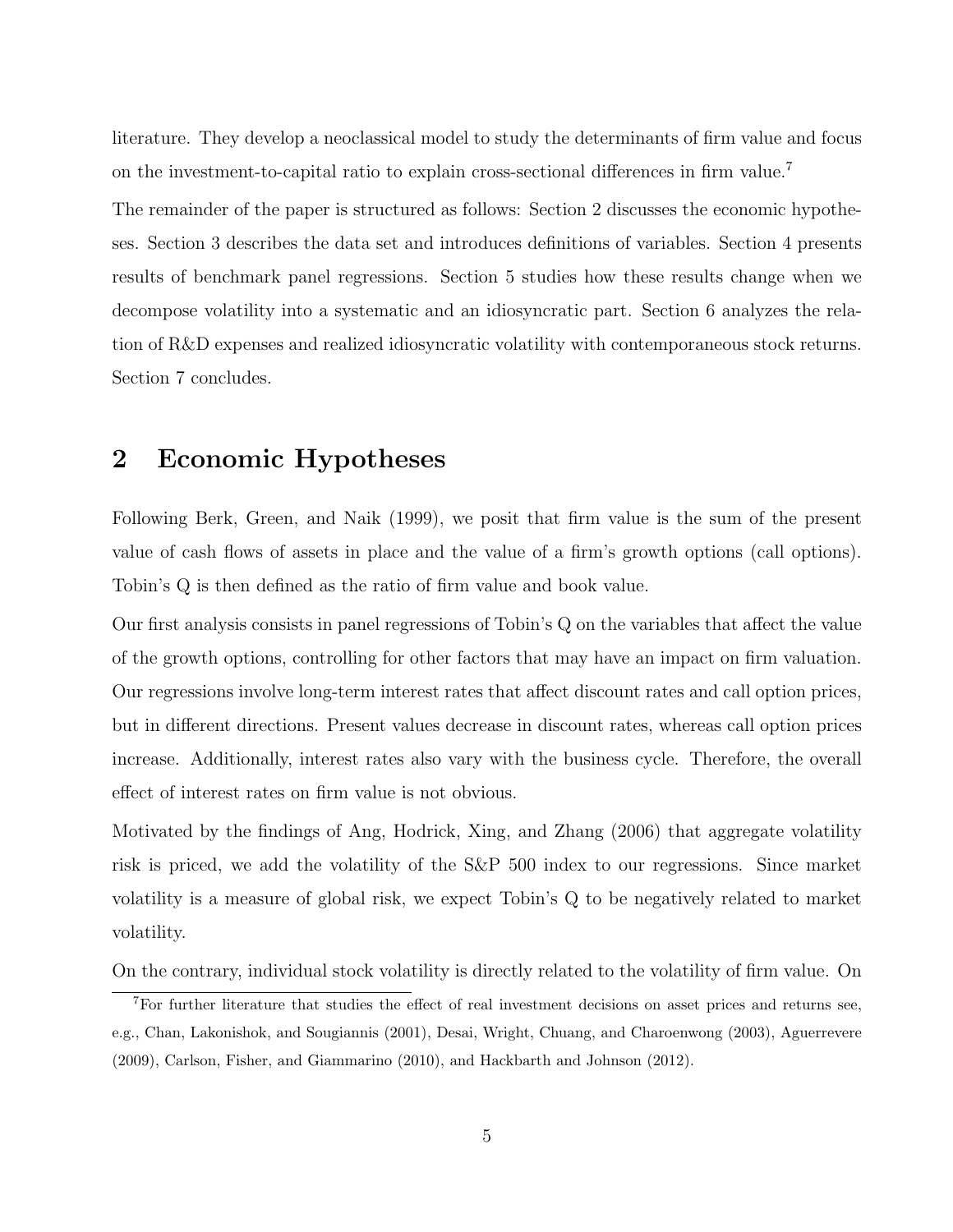the one hand, discount rates increase in systematic volatility, which in turn has a negative effect on firm value. On the other hand, growth options increase in both systematic and idiosyncratic volatility. We thus expect that for firms with a lot of growth options (e.g. R&D firms) firm value and firm-level volatility are positively related. The effect should be particularly strong for idiosyncratic volatility, which should not affect discount rates. Furthermore, firm-level skewness and Tobin's Q should be positively related, since a larger skewness leads to larger values of growth options.

Roll, Schwartz, and Subrahmanyam (2009) proxy for investment opportunities by including capital expenditures, but disregard R&D expenses. On the other hand, Connolly and Hirschey  $(2005)$  and Czarnitzki, Hall, and Oriani  $(2006)$  find that R&D expenses affect firm values positively. We thus include both variables. Whereas R&D expenses create growth options, capital expenditures are a direct measure of investment opportunities actually undertaken, i.e. exercised growth options. Therefore, we expect Tobin's Q to increase with R&D expenses. This is also inline with Kogan and Papanikolaou (2012) who theoretically show that Tobin's Q is positively related to growth opportunities. The effect of capital expenditures is however not obvious, since capital expenditures destroy growth options, but can also create new ones.<sup>8</sup>

Following Roll, Schwartz, and Subrahmanyam (2009), among others, our regressions involve several control variables. We use turnover of a firm's shares as a liquidity proxy. Since investors are willing to pay a premium for liquid assets, the market value of a firm and thus Tobin's Q should increase in stock turnover. Besides, we include market capitalization as a size measure and expect Tobin's Q to increase with market capitalization due to the size effect. We also control for leverage. Depending on whether leverage is a proxy for default risk or whether debt might make managers more careful about investments (see Jensen and Meckling (1976)) the effect can be positive or negative. Besides, return on assets is used a profitability measure. The relation to Tobin's Q could be positive since profitable firms might have more growth options. On the other hand, the relation could be negative if mature firms with few growth options are more profitable. Finally, we include a dividend dummy that proxies for capital constraints.

<sup>8</sup>Notice that capital expenditure increase not only the physical capital, but also the option to invest further and can thus create new growth options. See, e.g., Carlson, Fisher, and Giammarino (2010).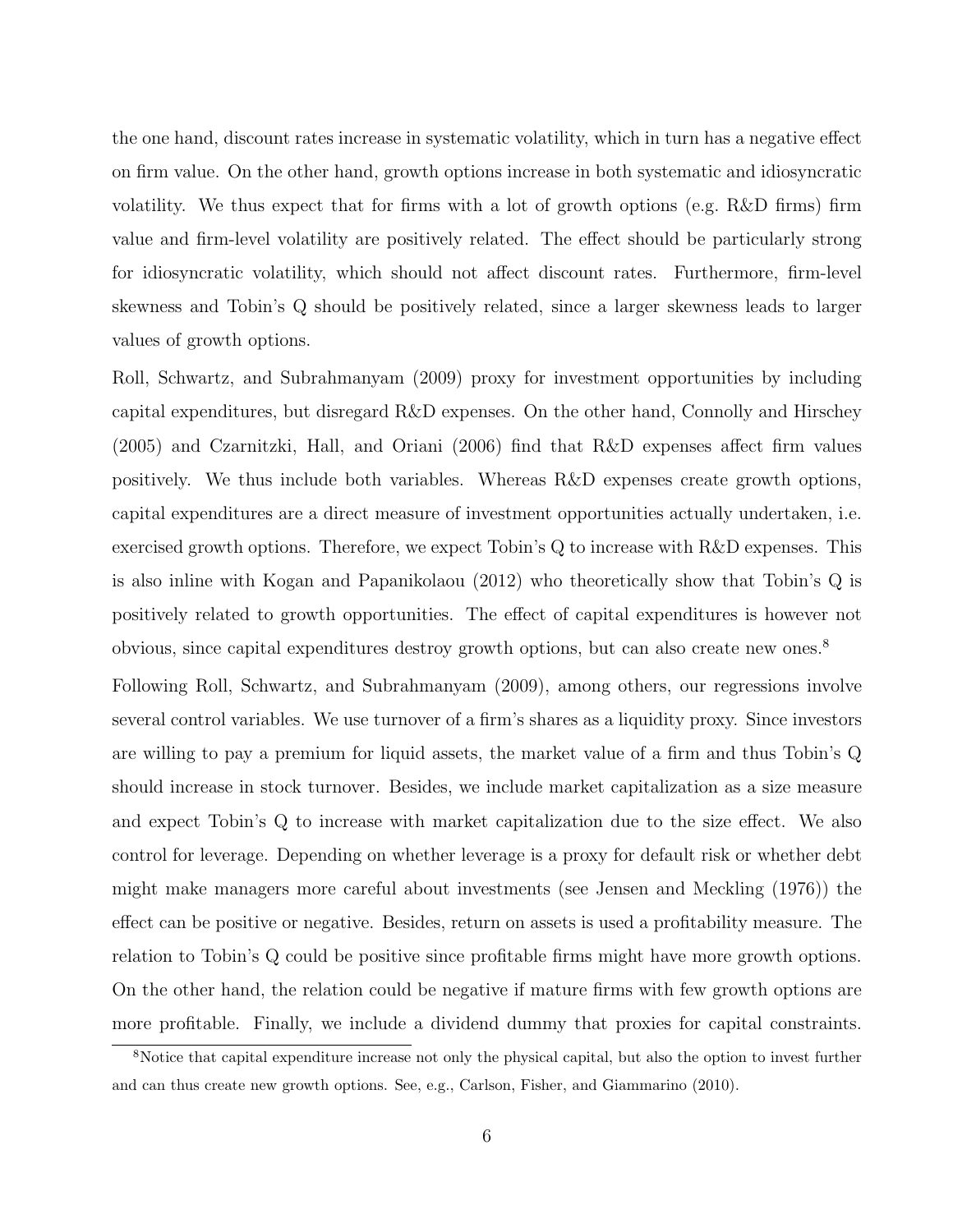Firms that pay dividends may have more free cash flow, which may potentially be used to overinvest in marginal projects. This would lead to a negative relation to Tobin's Q. This could also be due to a tax effect, since taxes on dividends are higher than on capital gains.

### 3 Data

Since we are interested in analyzing the effect of volatility on Tobin's Q and stock returns, we distinguish firms with more growth options (R&D firms) from firms with less growth options (non-R&D firms). Therefore, our sample period starts in 1975 (ranging until 2009). Before 1975 firms were allowed, but not required to capitalize R&D expenses. Since 1975 there are stricter rules and it is required that all R&D expenses are expensed in the period incurred (with a few exceptions). Consequently, the year 1975 is the natural starting point of the sample. Notice that it is not straightforward to distinguish between  $R\&D$  and non- $R\&D$  firms.<sup>9</sup> For this reason, we are going to split the observations into firm-year observations in which R&D expenses are reported and into firm-year observations where this is not the case (missing or zero). We have also tried alternative ways to identify R&D vs. non-R&D firms (e.g. more than 90% firm-year observations in the past with R&D) and the results were very similar to the results reported below.

The data comes from several sources. Firstly, we use two macro variables, the 10y Treasury yield and the historical volatility of the S&P 500 index. The Treasury yield comes from the database of the FED St. Louis. The S&P 500 index data is reported by CRSP. At the end of every month of the sample period we calculate the historical index volatility by computing the daily standard deviation of the returns over the year up to that month.<sup>10</sup> The volatility is then annualized by multiplying by  $\sqrt{250}$ . Table 1 reports summary statistics of both macro variables. The average treasury yield is about 7.4% and the average historical volatility of the

<sup>&</sup>lt;sup>9</sup>For instance, there are firms that initially do not report R&D expenses and then start to do so or vice versa. In particular, one has to be careful not to use any forward-looking criteria.

<sup>&</sup>lt;sup>10</sup>We use the returns excluding distributions, but our results do not change if we use returns including distributions.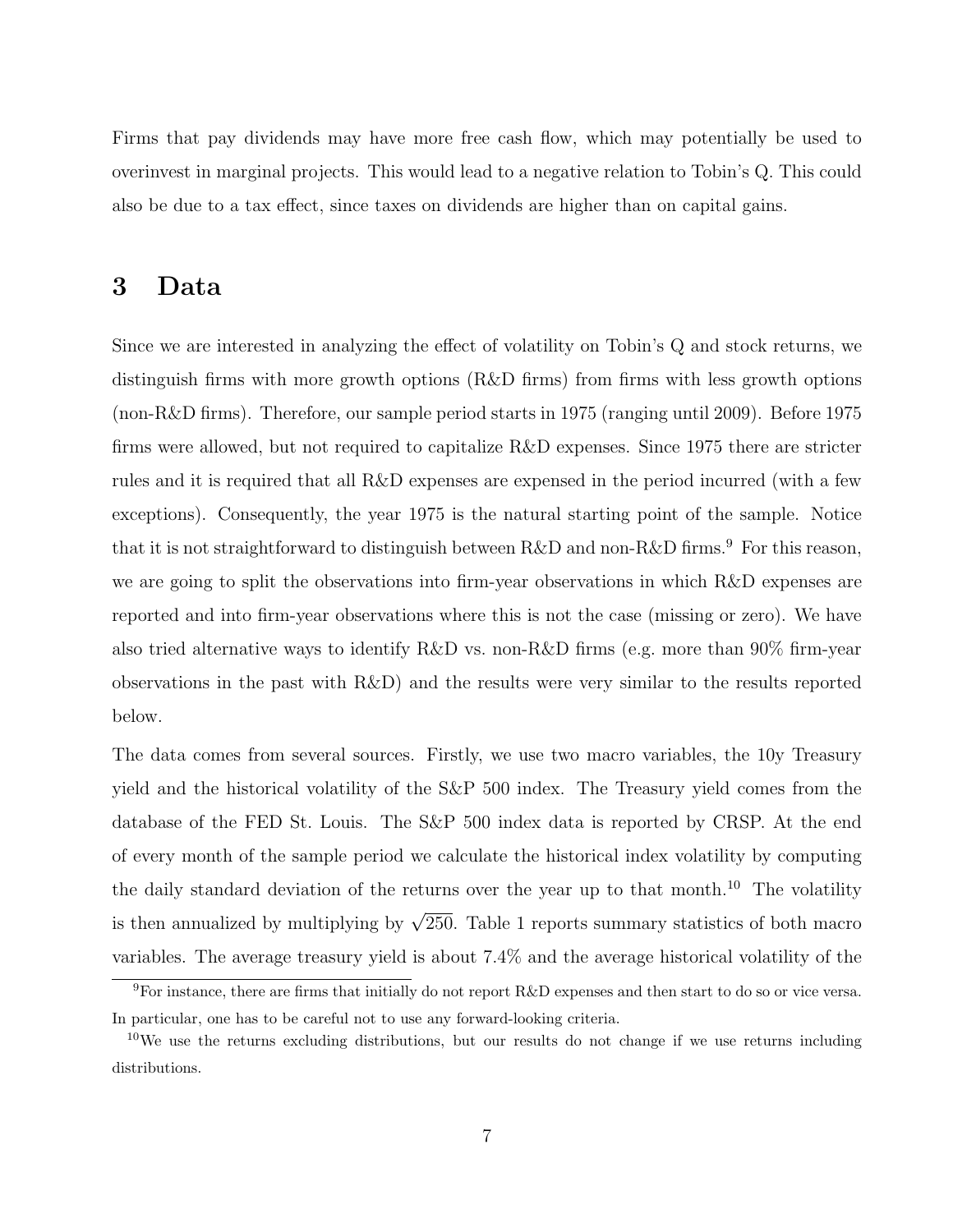#### [INSERT TABLE 1 ABOUT HERE]

The firm data comes from Compustat and CRSP. The sample is selected by deleting any firmyear observations with missing accounting data. Financial firms and utilities are excluded from the sample as well. Our benchmark results presented in Section 4 are based on 106,219 observations coming from 12,935 firms over 35 years. There are 49,244 observations including R&D expenses and 56,975 observations not including R&D expenses. Figure 1 depicts the percentage of observations with R&D expenses per Fama-French industry, both for the whole sample and after cleaning the data (referred to as 'benchmark'). It can be seen that the frequencies are similar in the 'benchmark' sample and in the whole sample. The industries in which close to 90% or more of the observations involve R&D expenses are Measuring and Control Equipment, Pharmaceutical Products, Computers, Medical Equipment, and Electronic Equipment.

#### [INSERT FIGURE 1 ABOUT HERE]

The relevant data includes the following items derived from Compustat: Tobin's Q is defined as the ratio between (i) the sum of book value of assets plus the difference between market value and book value of equity minus deferred taxes (Compustat: at + prcc  $f \times$  csho - ceq - txdb), where we set deferred taxes equal to zero if they are missing,<sup>12</sup> and (ii) book value of assets (Compustat: at). Invest denotes the investments of a firm defined as capital expenditures (Compustat: capx) over sales (Compustat: sale).<sup>13</sup> Size is defined as the logarithm of real market capitalization that is obtained by dividing nominal market capitalization (Compustat: prcc  $f \times$  csho) by the Consumer Price Index from the Bureau of Labor Statistics. The return on assets, ROA, is given as the ratio between income before extraordinary items plus total

<sup>11</sup>VIX data is not available for the whole time period and thus we decided to use historical volatility.

<sup>12</sup>Our results are robust to this assumption.

<sup>&</sup>lt;sup>13</sup>There are 20 observations with negative sales where we set sales to missing. Notice that our regression results are very similar if we divide by lagged sales. In order to make our results easier comparable to Roll, Schwartz, and Subrahmanyam (2009), we divide by sales.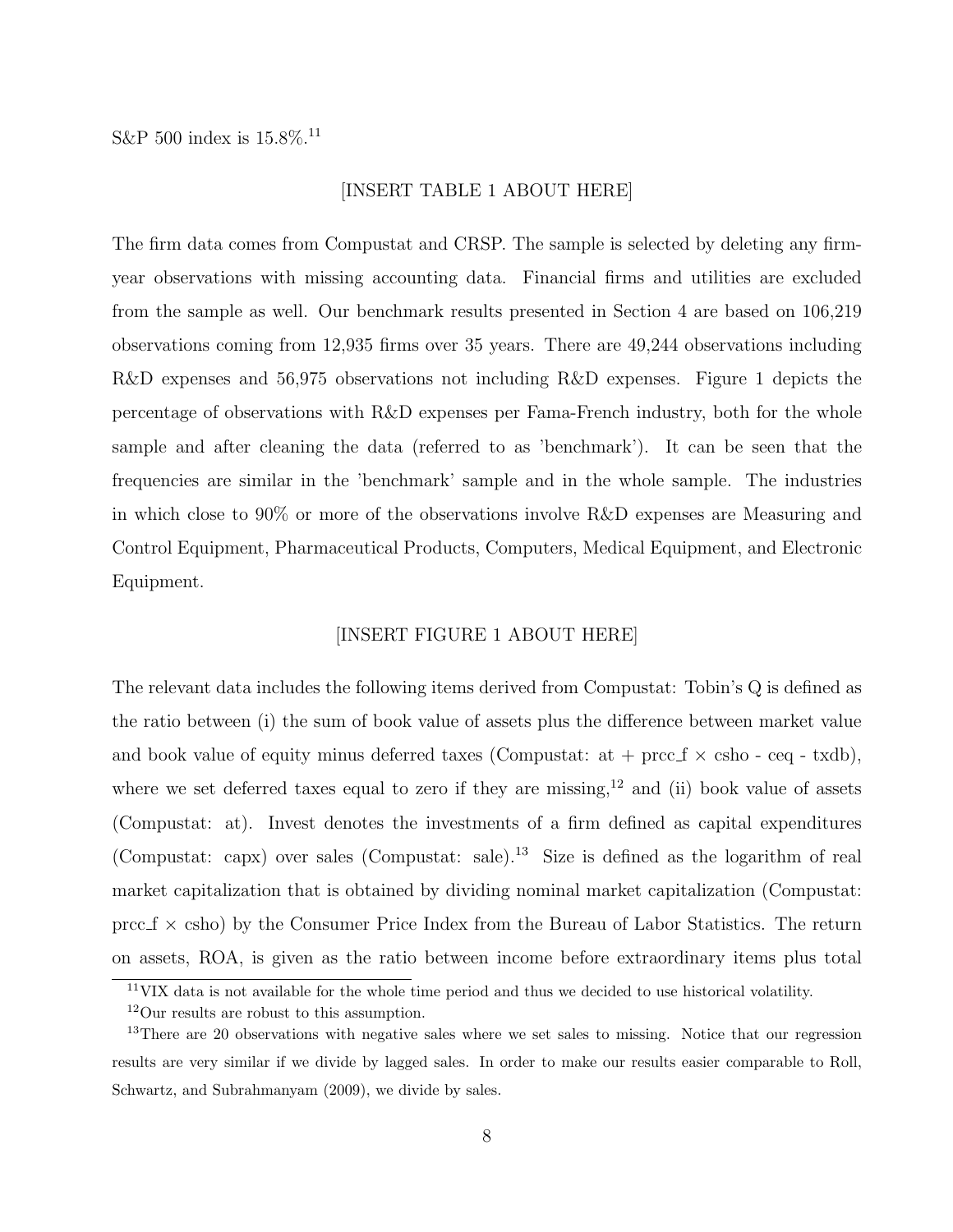interest and related expense (Compustat: ib plus xint) and lagged book value of total assets (Compustat: lag of at). Leverage is long-term debt over total assets (Compustat:  $\frac{d}{dt}(t)$ . RDexp is defined as the ratio between R&D expenses (Compustat: xrd) and sales. Missing R&D expenses are set to zero. A dummy variable for whether the firm pays a dividend is included in most regressions as well.

We also calculate the annualized historical volatility and skewness of a firm's stock returns using the CRSP daily stock file for every firm fiscal year (including distributions).<sup>14</sup> Firm-level volatility and skewness are denoted by Vol firm and Skew firm.<sup>15</sup> The turnover of a firm's share is given as the average daily turnover of shares divided by the number of outstanding shares. We use the information about volume as reported in CRSP with the following exceptions. If volume and return are missing, then volume is replace by zero. The same is true if volume is missing and return is zero. If volume is missing, but return is non-zero, then we keep the missing value of volume. However, our results hardly change if we disregard missing volume information altogether.

#### [INSERT TABLE 2 ABOUT HERE]

Table 2 reports summary statistics of the firm specific variables. It also provides these statistics for the sub-samples of firm-year observations involving R&D expenses and not-involving R&D expenses. It can be seen that R&D observations have higher Tobin's Q, higher firm-specific volatility, lower skewness and are related to more liquidity as measured by turnover. Furthermore, the relative capital expenditures are lower, size is bigger, and profitability and leverage are smaller. Besides, the probability of a dividend payment is smaller.

<sup>14</sup>We have calculated volatility and skewness using all available return observations. As a robustness check, however, we have tried several alternatives to account for missing observations. We have calculated the firm-level volatilities by disregarding days where return is missing. Then we have only used days where trading volume is positive and returns are not missing. Finally, we have set missing returns to zero. Besides, we have used daily returns including and excluding distributions. Our regression results only marginally change, though.

 $15$ In contrast to the firm-level volatility that is annualized the firm-level skewness is not annualized. This is because the annualized skewness equals the daily skewness multiplied by  $250\cdot\sqrt{250}$ , which leads to inconveniently large number.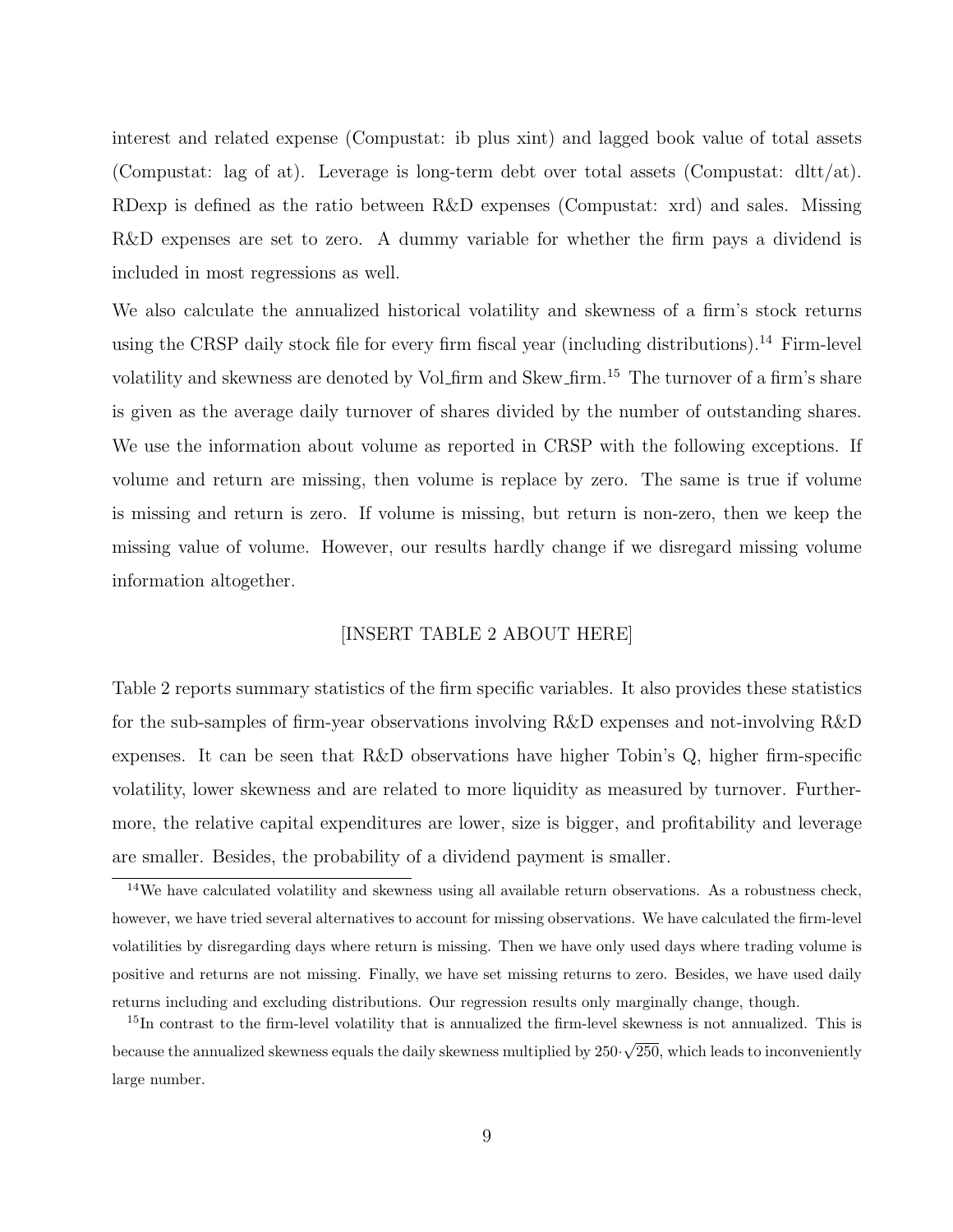#### [INSERT TABLE 3 ABOUT HERE]

Table 3 summarizes the correlations between the variables involved in our analysis. First, note that – except for few correlations close to zero – all signs of the correlations are the same for the full sample and the two sub-samples. Furthermore, Tobin's Q is negatively related to the Treasury yield, so its role as discount rate seems to dominate in the data. The S&P volatility is also negatively related indicating that it proxies for global risk. On the contrary, firm-level volatility and skewness are positively related to Tobin's Q, which suggests that growth options are indeed relevant for pricing. Both capital expenditures and R&D expenses are positively related to Tobin's Q, where the latter relation is reported in Panel B of Table 3. The positive relation of capital expenditures is even true for R&D observations, which points in the direction that the effect of creating new growth options dominates the effect of destroying existing ones. As we will see later on, this relation reverses in multi-dimensional regressions where we control for both R&D expenses and capital expenditures at the same time. The control variables size and turnover have the expected positive relation to Tobin's Q. Profitability as measured by ROA is negatively correlated suggesting that mature firm's with less growth options are more profitable. Leverage is also negatively related indicating that leverage proxies for default risk. This is also true for the dividend dummy and the effect is more pronounced for R&D firms, i.e. for those firms dividend payments seem to particularly damaging.<sup>16</sup> To summarize, the relations between Tobin's Q and the volatility or skewness variables have the expected signs. Besides, the controls have the same signs as in Roll, Schwartz, and Subrahmanyam (2009). While these are one-dimensional results, in the following sections we will run panel regressions controlling simultaneously for several factors and distinguishing more clearly between the effects that are pricing relevant for R&D and non-R&D observations.

<sup>16</sup>This result is in line with Tobin and Brainard (1977) who suggest that firms with high market-to-book values (R&D firms) should undertake investments.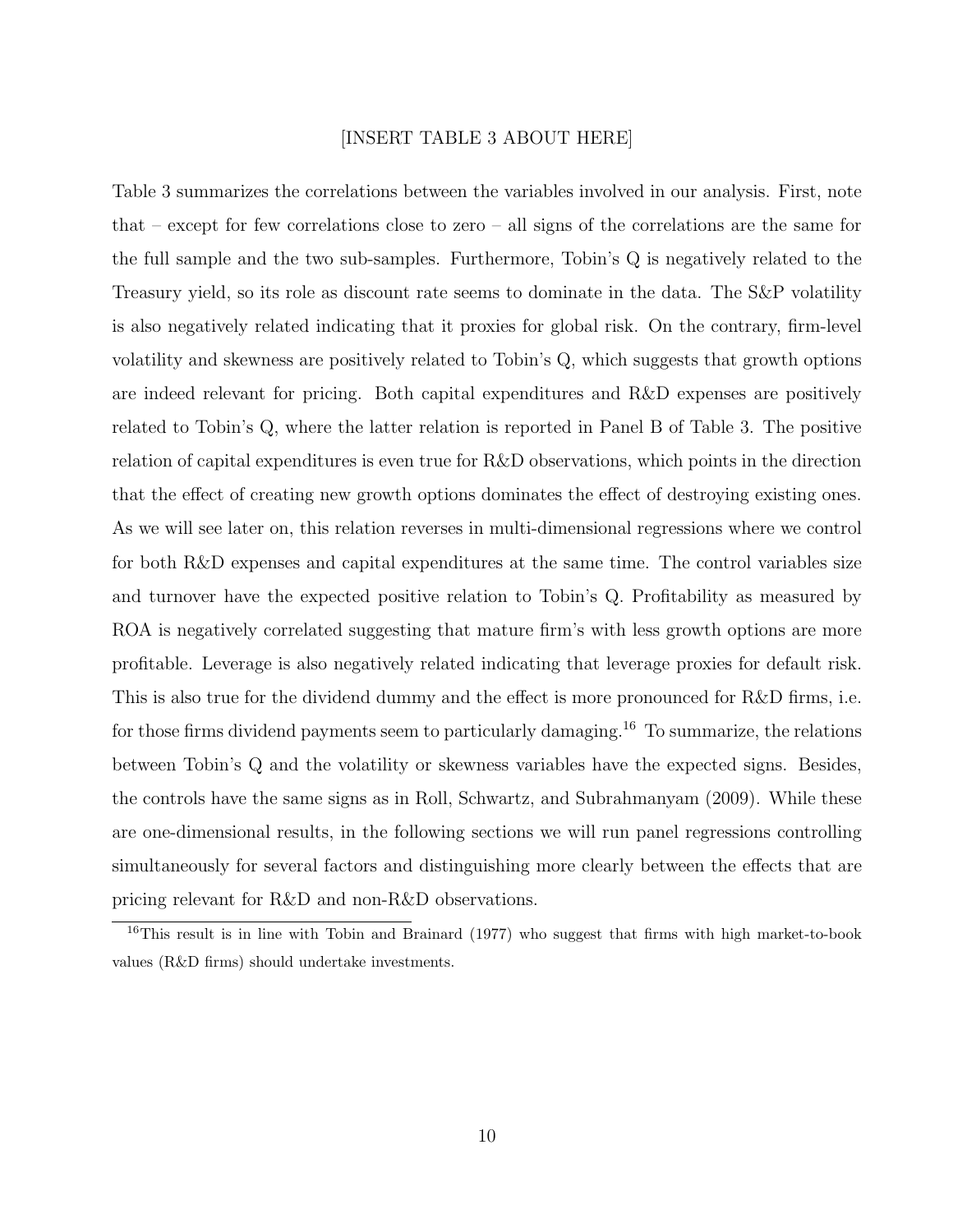### 4 Benchmark Results

In this section we examine the relation of Tobin's Q to the joint explanatory variables discussed above. We run several panel regressions that use all the information contained in the crosssection of firms and in the time-series. The residuals of the cross-sectional regressions are likely to be serially correlated. Furthermore, there might be cross-sectional dependance as well. To overcome these potential problems, we correct our *t*-statistics using the approach outlined in Driscoll and Kraay (1998). They assume an error structure that is heteroscedastic, autocorrelated up to some lag, and possibly correlated between the units.<sup>17</sup> The resulting standard errors are heteroscedasticity consistent as well as robust to very general forms of cross-sectional and temporal dependance. As a robustness check we have also corrected the standard errors by double clustering as discussed in Petersen (2009). The benchmark results are however almost identical.<sup>18</sup>

#### [INSERT TABLE 4 ABOUT HERE]

Table 4 reports our benchmark results. In regressions (1)-(3) we include a dummy variable if R&D expenses are positive, whereas regressions (4)-(6) involve R&D expenses that are set to zero if they are missing. In regressions  $(2), (3), (5),$  and  $(6)$  we include interaction variables that are the product of an R&D dummy and firm-level volatility or firm-level skewness. For instance, RD vol firm equals firm-level volatility if the particular observation also involves R&D expenses. Otherwise it is set zero. There are several interesting findings: First, index volatility is significantly negative in all regressions, i.e. more global risk leads to lower firm values. This result is consistent with the findings of Ang, Hodrick, Xing, and Zhang (2006) that aggregate volatility risk is inversely related to stock prices. However, the situation is very different for firm-level volatility that is significantly positive in regressions  $(1)-(4)$ . Notice that the significance decreases and the point estimate goes down by 50% if we include the interaction variable RD vol firm. Instead, this interaction variable turns out to be highly significant with larger coefficients than firm volatility in regressions  $(1)$  and  $(4)$ . This shows that firm-level

<sup>&</sup>lt;sup>17</sup>In our regressions, the maximum lag is two years.

<sup>&</sup>lt;sup>18</sup>The corresponding regression results are available upon request.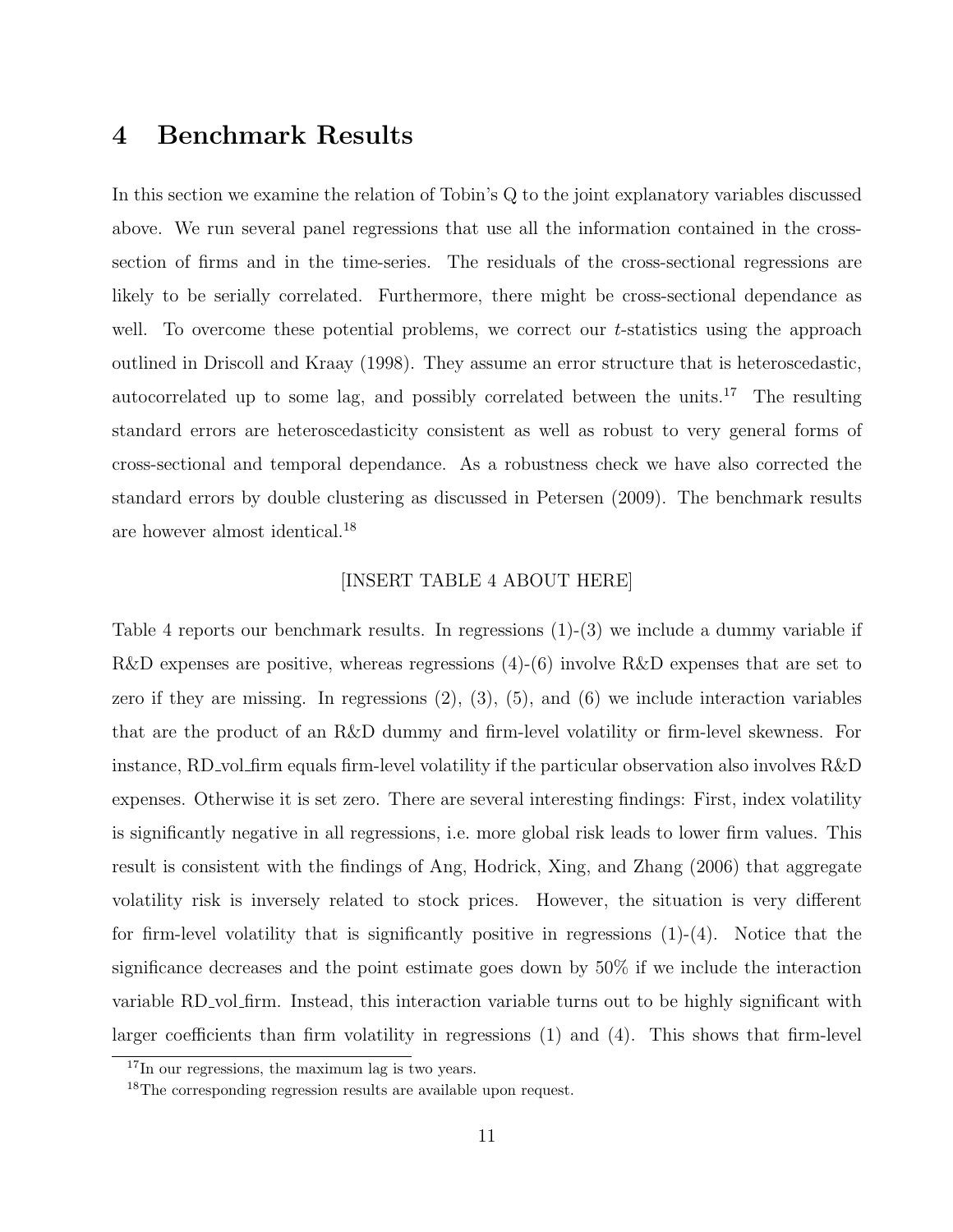volatility matters significantly more for R&D observations. The result supports our hypothesis that firm values are positively related to firm-level volatility due to growth options. Notice also that firm-level volatility is not significant any more if we include both the interaction variable RD vol firm and R&D expenses (regressions (5) and (6)). Besides, we document that firm-level skewness is highly positively significant in all regressions. Its significance remains the same even if we include the interaction variable  $RD$  skew firm, although the coefficient goes down by  $50\%$ . However, the loading of RD skew firm is more than twice as high than the loading for non-R&D observations (in regressions  $(3)$  and  $(6)$  measured by Skew firm).<sup>19</sup> Another important finding is that capital expenditures (Invest) are only significant if we do not include the actual size of R&D expenses, which are very significant in the last three regressions. Therefore, creating growth options via  $R&D$  expenses is more pricing relevant than any of the effects that could be attributed to capital expenditures (see Section 2).<sup>20</sup> Notice also that, although the R&D dummy becomes insignificant in regressions (2) and (3) where we include interaction variables with this dummy, the significance of the amount of the R&D expenses is hardly affected if we include the interaction variables in regressions (5) and (6). This documents the relative importance of R&D expenses in this context.

Furthermore, the Treasury yield is significant and positive. Since this result holds no matter how we control for effects of R&D expenses, the Treasury yield seems to proxy for business cycles. As a robustness check, we have additionally included time dummies. In this case, the results are very similar except that Treasury10 becomes insignificant.

The other controls have the expected signs and go in the same directions as in Roll, Schwartz, and Subrahmanyam  $(2009):^{21}$  Tobin's Q increases with size and decreases with ROA and leverage. This demonstrates that there is a size effect in the cross-section. Besides, since ROA is negatively significant, mature firm's with less growth options seem to be more profitable. The

<sup>19</sup>Chen and Petkova (2012) also suggest that firms with high skewness are likely to have growth options/ R&D expenditures. However, they examine the relation between R&D expenses and stock returns.

 $^{20}$ McConnell and Muscarella (1985) find evidence that the announcement of capital expenditures positively affects firm values, but they do not control for R&D expenses.

 $21$ An exception is turnover. Here the comparison is more complicated since Roll, Schwartz, and Subrahmanyam (2009) include two liquidity variables, stock turnover and option trading activity.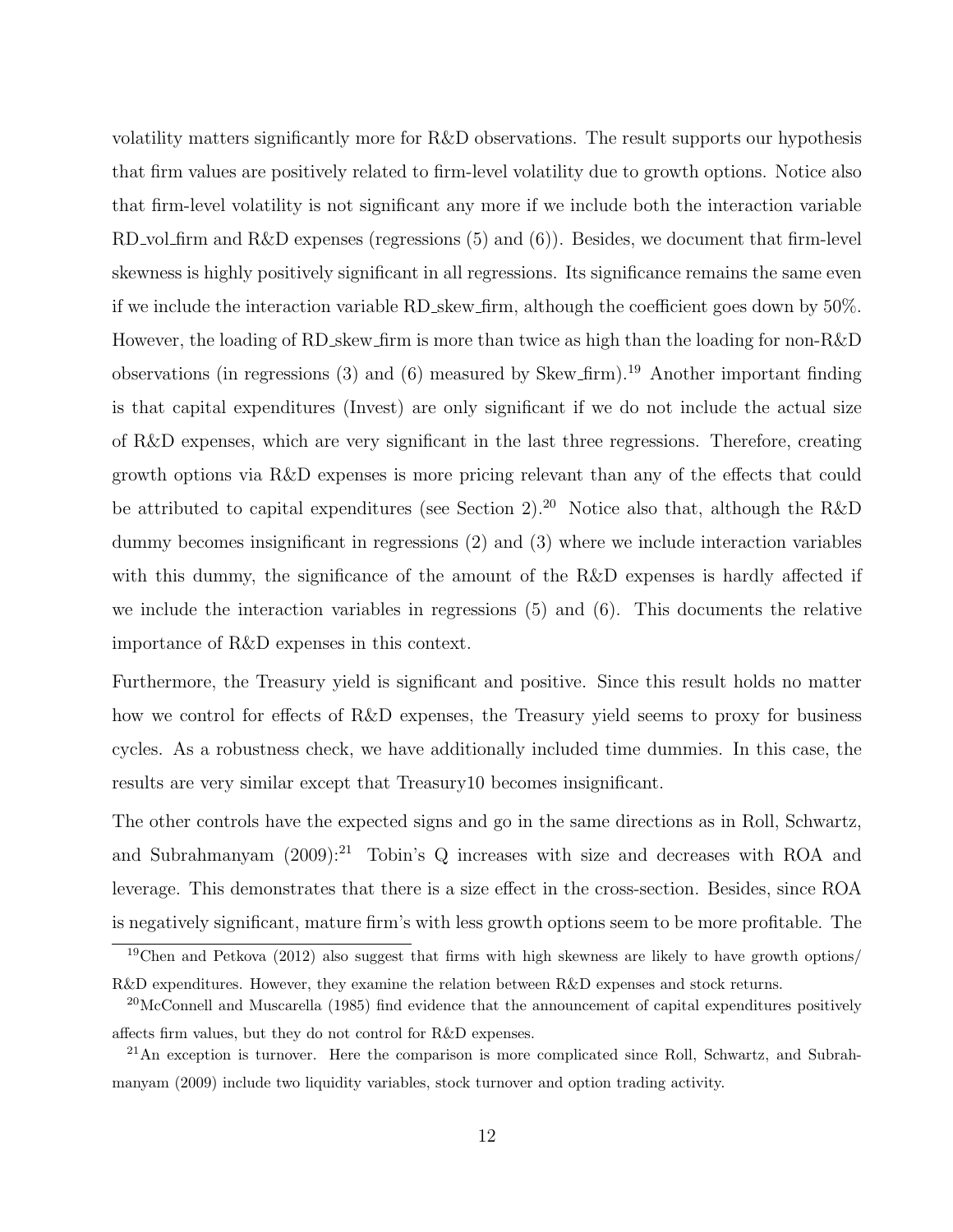interpretation of leverage as a measure of distance to insolvency appears to be more important than its disciplinary effect as discussed by Jensen and Meckling (1976). Finally, the dividend dummy is highly negatively significant, which suggests that firms that pay dividends waste money on non-profitable projects due to non-binding financial constraints and/or are mature firms with less growth options.

Additionally, as another piece of empirical evidence, we run benchmark regression (1) several times, each run with an additional interaction variable that interacts the R&D dummy with any of the explanatory variables.<sup>22</sup> As expected we find that the interaction variables with firm-level volatility and skewness are significant. Besides, the interaction variable with ROA is negatively significant, i.e. R&D firms are currently less profitable. On the other hand, the interaction variable with turnover is positively significant implying that R&D firms have more liquid stock. A remarkable result however is that only the interaction variable with firm-level volatility is able to knock out the significance of the R&D dummy. This underlines the importance of firm-level volatility as explanatory variable for firm value and Tobin's Q, in particular.

## 5 Systematic vs. Idiosyncratic Volatility

In the previous section, we have documented that Tobin's Q of an R&D observation has a significantly positive loading on firm-level volatility and that the corresponding loading for non-R&D observation is smaller and borderline significant. In this section, we explore whether this positive dependance can be attributed to systematic or idiosyncratic firm-level volatility. We also study whether there is a difference between  $R&D$  and non- $R&D$  observations. The main reason for decomposing firm-level volatility is that for the valuation of (growth) options both systematic and idiosyncratic volatility matter, whereas idiosyncratic volatility is not priced according to the CAPM or APT. Therefore, the idiosyncratic part of firm-level volatility might be a cleaner measure than firm-level volatility, since the idiosyncratic part only influences the values of growth options and not discount rates. Furthermore, if R&D firms have more growth

<sup>22</sup>The corresponding table is available upon request.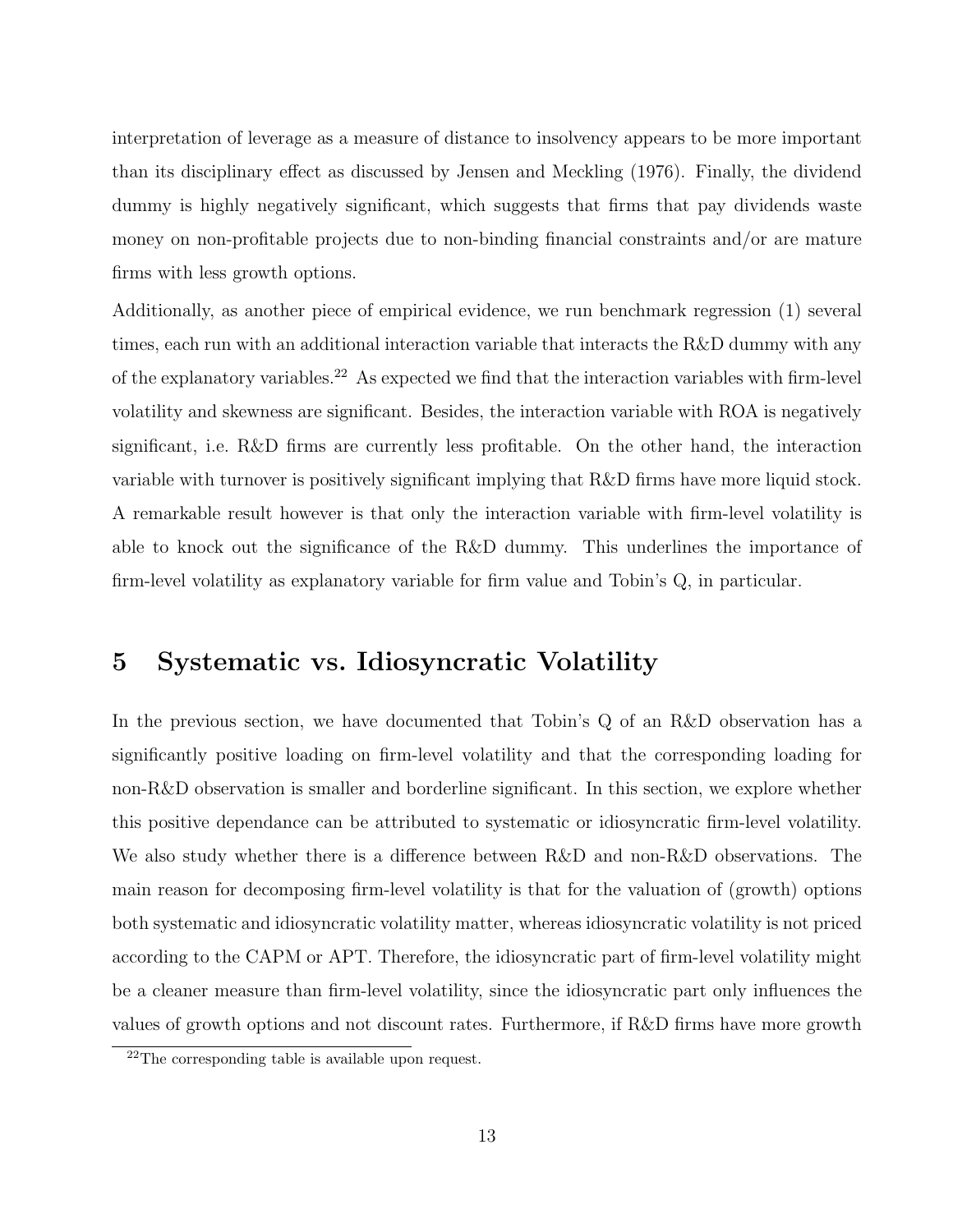options than non-R&D firms, they should have a higher and positive loading on idiosyncratic volatility.

In the following, we briefly discuss how firm-level volatility can be decomposed into a systematic and an idiosyncratic part. First, notice that this decomposition is model-dependent. We thus implement two models: a Fama-French three-factor model and a CAPM-style one factor model. In the three-factor model, we run for every firm fiscal year the following regression on daily data

$$
r_t^i - r_t^f = \alpha^i + \beta^{M,i} (r^M - r^f)_t + \beta^{SMB,i} SMB_t + \beta^{HML,i} HML_t + \varepsilon_t^i,
$$

where  $r_t^i$  is the daily return of firm *i*,  $r_t^f$  is the Fama riskfree rate, and  $(r^M - r^f)_t$ ,  $SMB_t$ , and *HML<sup>t</sup>* denote the returns on the three Fama-French factor portfolios (market, size, book). The idiosyncratic volatility (ivol) of year *y* is then defined as<sup>23</sup>

$$
\sigma_y^{unsys} = \sqrt{\mathrm{Var}(\varepsilon_t^i)},
$$

where *t* is in year *y*. Analogously, the systematic volatility of year *y* is given by

$$
\sigma_y^{sys} = \sqrt{\text{Var}(r_t^i - r_t^f - \varepsilon_t^i)}.
$$

Notice that  $\sigma_y^2 = (\sigma_y^{sys})^2 + (\sigma_y^{unsys})^2$ , where  $\sigma_y$  is the volatility of firm *i* in year *y*. The one-factor model includes the market factor  $r^M - r^f$  only. Since our regressions already control for size and leverage that are closely related to the size and book factor of the Fama-French model, considering a one-factor might be a reasonable alternative.

#### [INSERT TABLE 5 ABOUT HERE]

Table 5 reports the regression results when we decompose firm-level volatility (Vol firm) into a systematic part (Vol ff sys or Vol capm sys) and an unsystematic part (Vol ff unsys or Vol capm unsys) using the Fama-French model and the CAPM. The regressions labeled (2: FF) and (2: CAPM) should be compared with regression (2) repeated from Table 4, which involves an R&D dummy. Accordingly, regressions labeled (5: FF) and (5: CAPM) should be compared with regression

 $23$ See Ang, Hodrick, Xing, and Zhang  $(2006)$ .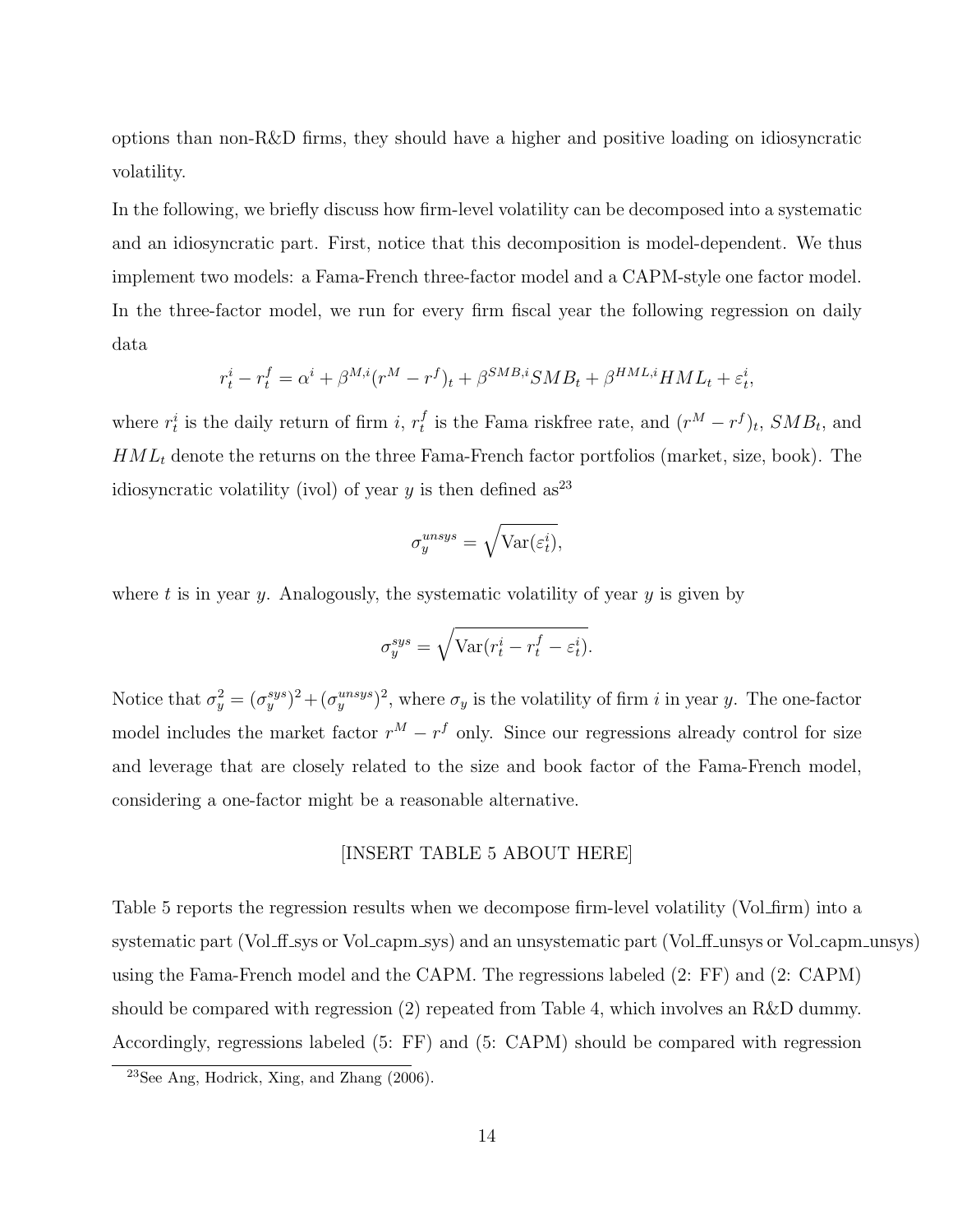(5) repeated from Table 4, which involves the actual amount of R&D expenses (set to zero if missing) instead of an R&D dummy.

It turns out that only the interaction variables RD\_vol\_ff\_unsys and RD\_vol\_capm\_unsys measuring the effect of idiosyncratic volatility on  $R\&D$  observations are highly significant with the expected (positive) sign. The loadings of non-R&D observations on unsystematic volatility are borderline significant with sizes being about half as big as the loadings of RD\_vol ff\_unsys and RD vol capm unsys. Taken together these results clearly indicate that volatility predominately matters through its idiosyncratic parts. This effect is highly relevant for  $R&D$  firms that have a lot of growth options.

Finally, notice that our previous results concerning the relevance of capital expenditures and R&D expenses are still intact: The size of R&D expenses is highly relevant and knocks out the significance of capital expenditures when we include the actual amount in the regressions. This can be seen in regressions (5: FF), and (5: CAPM).

### 6 Stock Returns

In the previous sections, we have documented that for R&D observations firm value increases with (idiosyncratic) firm-level volatility. In this section, we study the relation between (idiosyncratic) firm-level volatility and stock returns for R&D and non-R&D observations. Following a similar line of argument as before, the (contemporaneous) stock return of a firm with a lot of growth options should be positively related to idiosyncratic volatility. This is because a larger volatility increases the values of the growth options, which should materialize in positive stock returns. As already discussed in the introduction, Ang, Hodrick, Xing, and Zhang (2006) document the so-called ivol anomaly showing that value-weighted high ivol portfolios have significantly lower expected returns, i.e. lower returns in *future* periods.<sup>24</sup> Since we focus on growth options where from an option pricing point of view the relation between volatility

 $24$ See Fu (2009) for measurement issues in this context.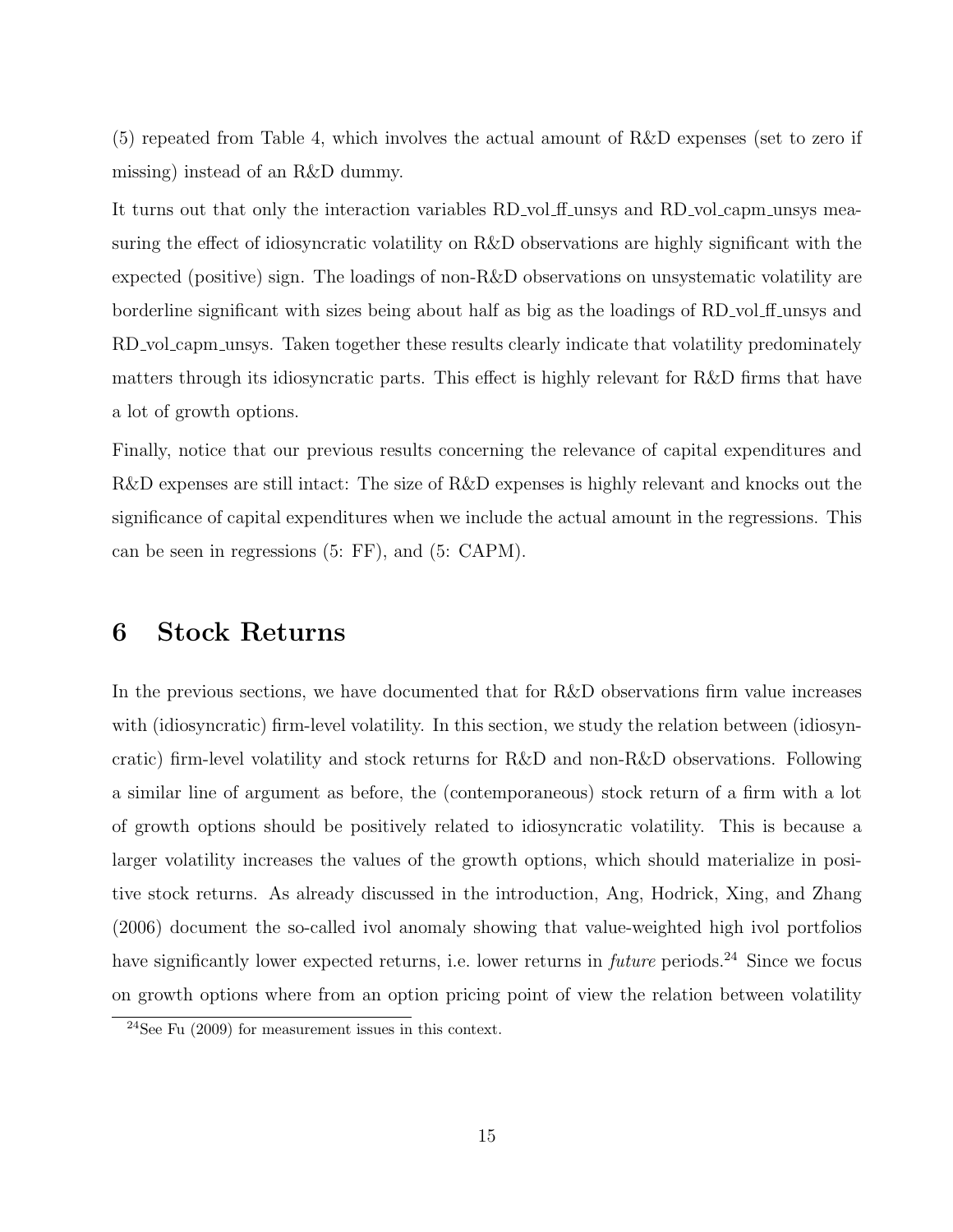and value or returns is contemporaneous,  $25$  we consider contemporaneous realized stock returns. Therefore, we relate volatility to returns of the same period for which (idiosyncratic) volatility is calculated. This is in line with the previous panel regressions where we relate firm values to contemporaneous firm-level volatilities. Besides, the firms are grouped into equal-weighted portfolios since this approach is similar to the weighting scheme of panel regressions. We focus on firms in our sample that have a fiscal year ending in December and match monthly stock returns from CRSP to our data set. The Fama-French factors as well as the momentum factor stem from Kenneth French's website.

The trouble with idiosyncratic volatility as defined in Section 5 is that from a theoretical point of view there can be a systematic relation between returns and idiosyncratic volatility if there is an omitted variable in the Fama-French model. We however expect that firms with more growth options should have higher returns than firms with less growth options and thus the contemporaneous relation of idiosyncratic volatility and abnormal returns should be higher for firms with more growth options, i.e. R&D firms.

#### [INSERT TABLE 6 ABOUT HERE]

Each year we form equal-weighted portfolios on the basis of the size of idiosyncratic volatility computed from a Fama-French model. The ivol portfolios are arranged from low ivol to high ivol. Table 6 reports the alphas from regressions of the monthly excess portfolio returns on the three Fama-French factors for the fiscal year whose data is used to calculate the ivol on which the portfolios are based. This is performed for the whole sample and two sub-samples, R&D and non-R&D firm observations. We also report the results for a four-factor model with momentum.<sup>26</sup> Table 6 provides evidence that there is no significant contemporaneous ivolreturn relation for the whole sample.<sup>27</sup> Although the alphas appear to be ordered, the alphas of the difference portfolio are not significant. These results change when we look at the subportfolios. For R&D observations, the ordering of the alphas goes away. If anything, the alphas

 $25$ See, e.g., Brennan and Schwartz (1985). In the model of Kogan and Papanikolaou (2012) there is also a relation between expected returns and growth opportunities.

 $26$ See Carhart (1997).

 $^{27}$ Bali and Cakici (2008) show that this is also true for expected returns and equal-weighted portfolios.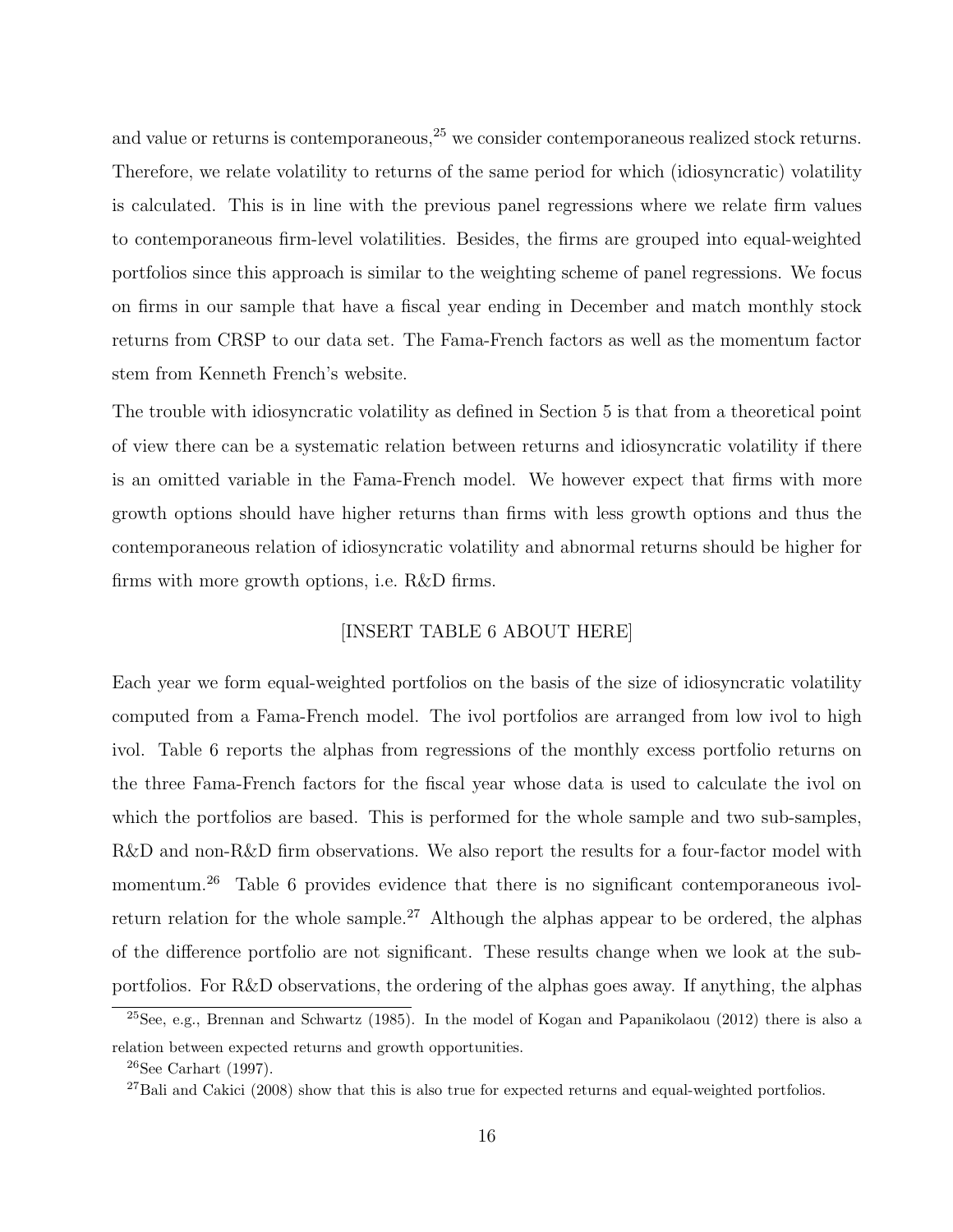show a hump-shaped pattern. In particular, for the four-factor model all alphas are positive and the point estimate of the difference portfolio is zero. On the other hand, for non-R&D observations we find the opposite: Alphas are ordered (except for a slight increase from portfolio two to three) and the alphas of the difference portfolio are significantly negative. Panel C of Table 6 also reports the robust Newey-West *t*-statistics of the diff-in-diff portfolio (difference portfolio of the difference portfolios) that is -1.77 for the three-factor model and -2.26 for the four-factor model. These results indicate that there is significantly negative contemporaneous ivol-return relation for non-R&D observations. Notice that these findings are driven by the two highest ivol deciles of the non-R&D observations. To summarize, our results support our above prediction that firms with growth options should have higher contemporaneous returns than firms with less growth options and that the contemporaneous ivol-return relation should be higher for firms with more growth options.

Table 6 also reports sample averages of several variables for each portfolio. Here in every month we calculate the equal-weighted average of the corresponding variable and then calculate the equal-weighted average across months.<sup>28</sup> Capx denotes the ratio of capital expenditures over lagged book value of assets.<sup>29</sup> All other variables are defined as in Section 3. It can be seen that sorting on ivol leads to several interesting patterns. Size is decreasing with idiosyncratic volatility both for R&D and non-R&D observations, which is in line with Bali and Cakici (2008) who consider the whole sample. Besides, R&D firms are bigger than non-R&D firms where the difference is the largest for low ivol and slightly U-shaped. Second, the sort on ivol also leads to a monotonous relation for firm-level volatility in both panels. The differences between Panel B and C are U-shaped for total and idiosyncratic volatility, i.e. R&D firms have smaller volatilities

<sup>&</sup>lt;sup>28</sup>Accounting data is only annual, i.e. does not change within a year. Therefore, for these variables one can just calculate the equal-weighted averages over December averages. But also for the other variables the differences are negligible.

 $^{29}$ In our panel regressions, following Roll, Schwartz, and Subrahmanyam (2009) we have normalized R&D expenses and capital expenditures by sales. This ensures comparability with their results and also avoids a 'hard-wired' relation to Tobin's Q whose denominator is book value. Now, we normalize by lagged book value so that all variables are normalized by the same variable (flow variables by lagged book value and stock variables by book value). This is similar to Chen and Petkova (2012) who normalize R&D expenses by book value.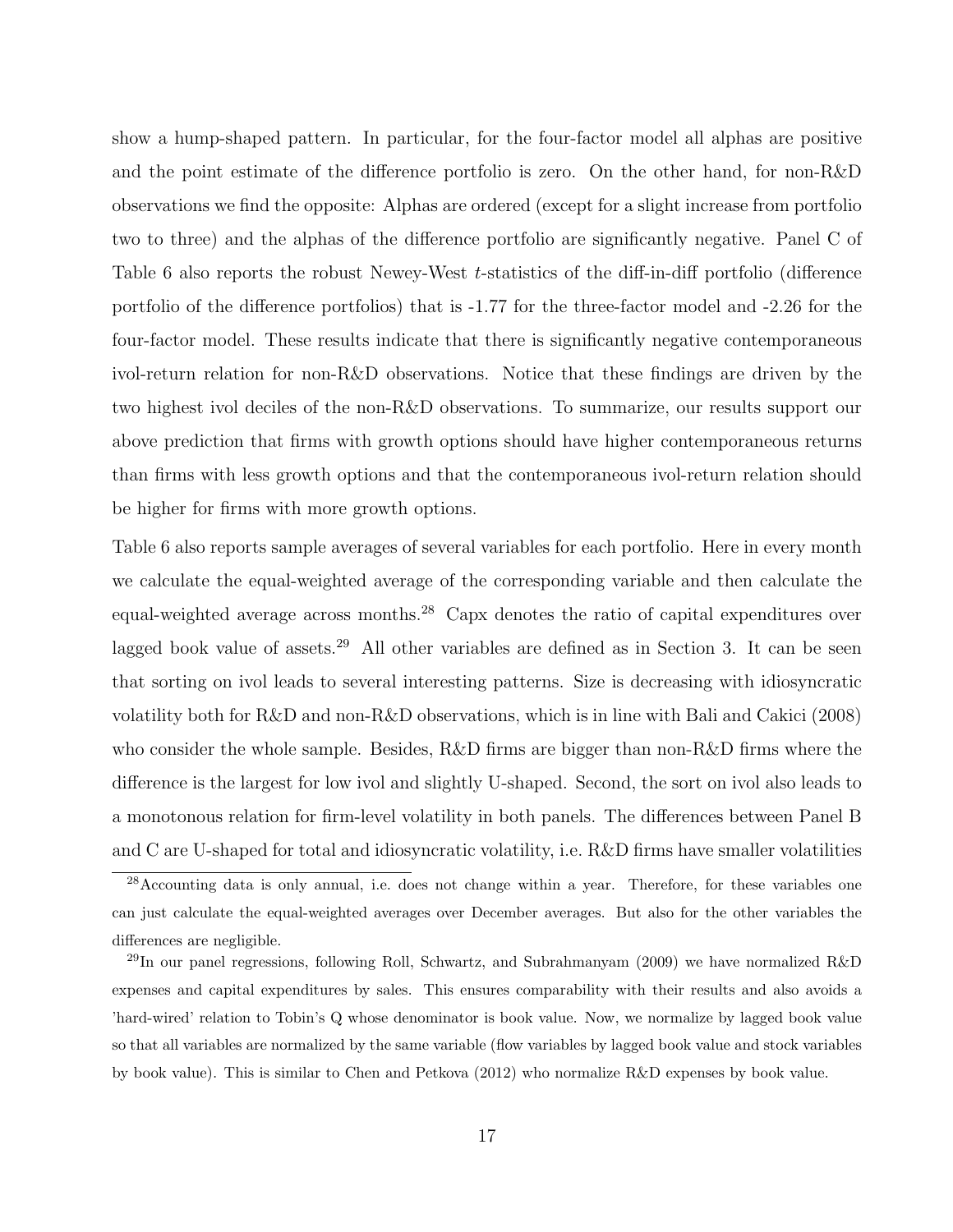for very low and very high volatilities, but higher volatilities for intermediate volatility levels. For R&D observations the ivol portfolios are also monotonously ordered with respect to R&D expenses and high (idiosyncratic) volatilities go together with high R&D expenses.<sup>30</sup> Notice however that R&D observations do not systematically have higher idiosyncratic volatility than non-R&D observations. In particular, the average ivols in the two highest ivol portfolios are larger for non-R&D observations.

Tobin's Q shows a very similar pattern as R&D expenses: The mean values of all R&D portfolios (except for the second portfolio) are larger than of the non-R&D portfolios. Besides, they are monotonously increasing for the R&D observations, whereas they are almost flat around 1.5 for non-R&D observations. Therefore, the portfolio with the highest average ivol (non-R&D portfolio 10 in Panel C) has a smaller average Tobin's Q than 9 out of 10 R&D portfolios. In particular, its average ivol is more than 10 times larger than the average ivol of the first R&D portfolio which has a larger Tobin's Q, though. Notice however that for the whole sample Tobin's Q is (almost) monotonously increasing with ivol, which is also reported by Chen and Petkova (2012).

Furthermore, capital expenditures are systematically larger for non-R&D observations. Turnover increases in ivol and R&D firm observations have higher turnovers than non-R&D observations. Skewness is systematically smaller for R&D firm observations (except for the highest ivol portfolio where the difference is small, though) and has the tendency to increase with ivol for both sub-samples. Besides, R&D firms have less leverage and for non-R&D firms leverage is increasing in ivol, whereas there is no clear pattern for R&D firms. Finally, ROA is decreasing in ivol for both sub-portfolios and  $R\&D$  firms have smaller ROA than non- $R\&D$  firms. This difference substantially widens from low ivol to high ivol portfolios.

To summarize, a single-sort on ivol leads to several systematic patterns for other firm-specific variables<sup>31</sup> and these patterns have different sizes for R&D and non-R&D firm observations.

 $30$ This is in line with the finding of Chen and Petkova (2012) who do not report results for non-R&D observations.

<sup>&</sup>lt;sup>31</sup>These findings are related to the results of Kogan and Papanikolaou (2012). They show that that firm characteristics such as Tobin's Q, investment rates, earnings-to-price ratio, and ivol are correlated with firms'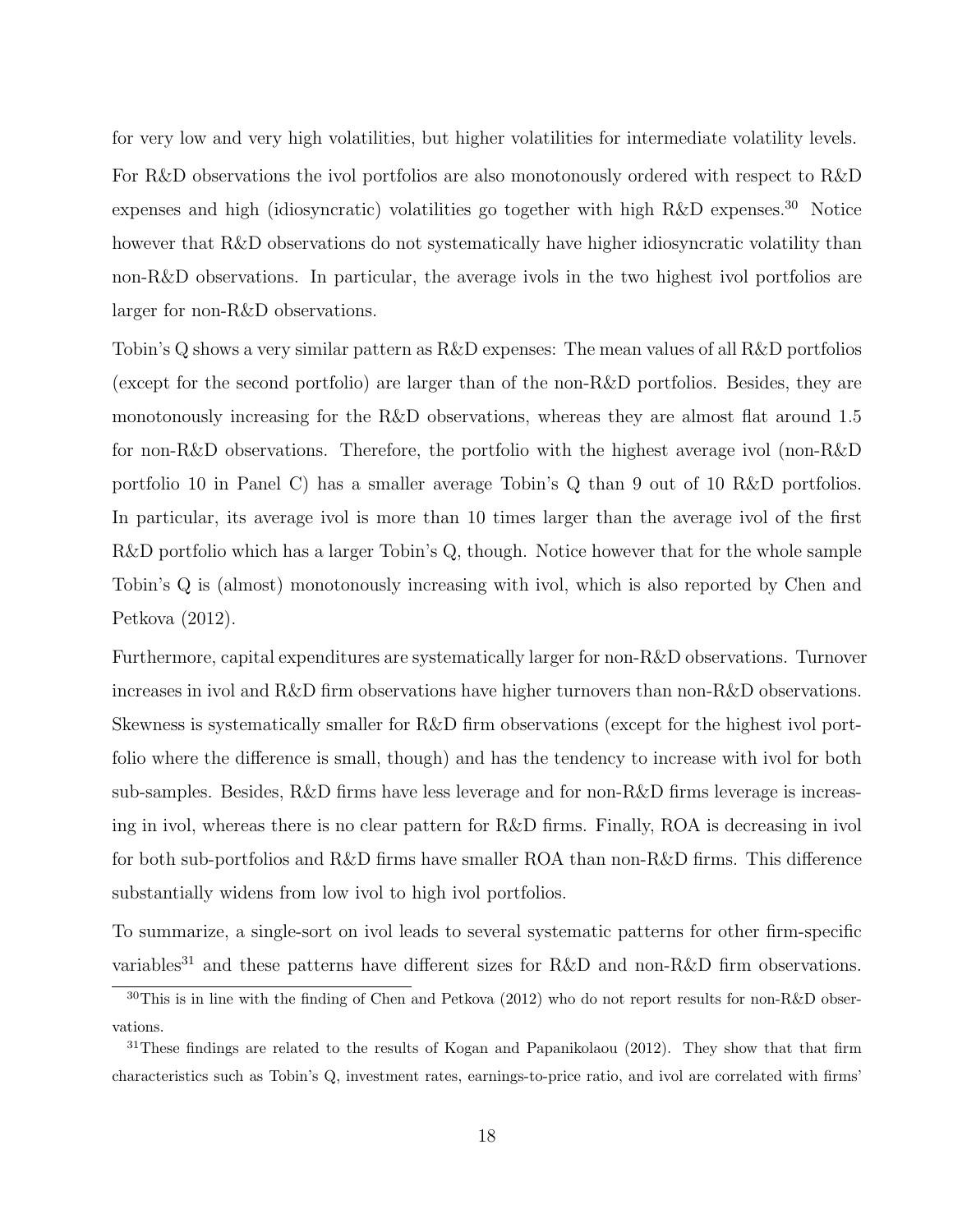Furthermore, in equal-weighted portfolios there is only a significantly negative contemporaneous ivol-return relation when we focus on non-R&D observations. Here the significantly negative alphas of the two highest ivol portfolios in Panel C of Table 6 drive the results. Focusing on the portfolio with the highest ivol and most negative alpha in Panel C, this portfolio consists of firms without contemporaneous R&D expenses that at the same time are on average the smallest, have the highest leverage<sup>32</sup> and the highest idiosyncratic volatility of all portfolios (non-R&D as well R&D). In the light of all these strong relations, our findings call for double sorts or panel regressions where we can simultaneously control for several factors.

#### [INSERT TABLE 7 ABOUT HERE]

Since there is a strong relation between firm-level volatility and R&D expenses, we now double sort firms, first with respect to idiosyncratic volatility then with respect to R&D expenses. This allows us to control for (idiosyncratic) volatility and to study the impact of R&D expenses on contemporaneous stock returns. We expect that for a given level of idiosyncratic volatility returns increase in R&D expenses since firms with high R&D expenses presumably have more growth options. Panel A of Table 7 reports portfolio alphas when we sort observations into 60 portfolios:<sup>33</sup> Every ivol portfolio is sorted into six sub-portfolios (zero R&D and five R&D portfolios). Since approximately half of our observations are non-R&D observations, the five R&D portfolios together are approximately as big as the zero R&D portfolio. It can be seen that our intuition is confirmed: In all cases, high R&D observations have higher alphas than low R&D or zero R&D observations. Additionally, in 12 out of 20 cases, the differences are even individually significant.

Panel B of Table 7 reports our results when we sort the observations of every ivol portfolio into five sub-portfolios ranging from low to high R&D industries. We then focus on low and high exposures to the same common risk factor, which generates a significant share of variation in realized portfolio returns and captures cross-sectional differences in their risk premia.

 $32$ If leverage is interpreted as a proxy for (physical) default probability, then these firms also have the highest default probability.

<sup>&</sup>lt;sup>33</sup>We use a Fama-French three-factor model. The results involving a momentum factor are similar and available upon request.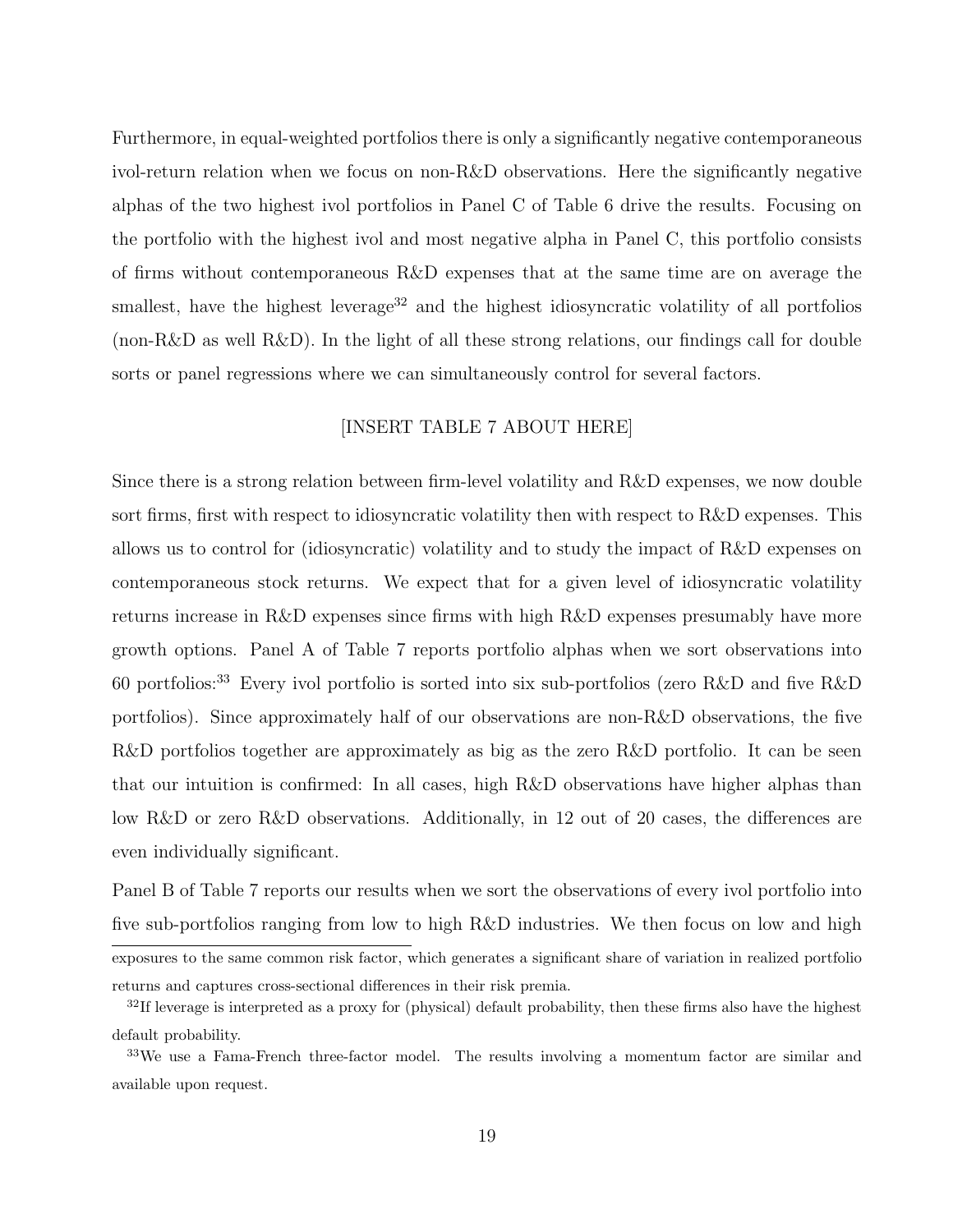R&D industries, which both make up for approximately 20% of the firm-year observations in our sample. High R&D industries are defined as the following five industries: $34$  Pharmaceutical Products (13); Measuring and Control Equipment (37); Medical Equipment (12); Electronic Equipment (22); and Computers (35). In these industries, on average more than 90% of the firm-year observations involve R&D expenses (see Figure 1). There is a large gap to the next industry, Chemicals, where less than 80% of the observations involve R&D expenses. Low R&D industries are defined as the following ten industries: Wholesale  $(41)$ ; Construction  $(18)$ ; Personal Services (33); Printing and Publishing (8); Entertainment (7); Candy and Soda (3); Retail (42); Restaurants, Hotels, Motels (43); Precious Metals (27); and Transportation (40). In these industries, on average less than 15% of the firm-year observations involve R&D expenses. Panel B of Table 7 shows that all high R&D industry portfolios have higher alphas than the corresponding low R&D industry portfolios.

Furthermore, note that the individual alphas of all high R&D portfolios in Panel A and B are positive. This is in sharp contrast to the whole sample and zero or low R&D portfolios where the portfolio alphas are positive (negative) for low (high) ivol portfolios and with few outliers monotonously decreasing over ivol portfolios. These findings provide additional evidence that R&D firms have larger positive alphas.

#### [INSERT TABLE 8 ABOUT HERE]

Although our double sorts control for idiosyncratic firm-level volatility, there might be other variables that systematically affect alphas. To control for additional variables, we now extract annual averages of alphas for all 60 portfolios that were also used in Panel A of Table 7. More precisely, for every equal-weighted portfolio we calculate the monthly alphas via Fama-French regressions and then compute annual averages by averaging over these monthly portfolio alphas for a particular year in the sample. Analogously, we calculate annual equal-weighted averages of all explanatory variables. We use all firm-specific variables that are also included in our benchmark regression  $(1)$ <sup>35</sup> Notice however that capital expenditures and R&D expenses are

 $34$ We use the definition of the 48 Fama-French industries. SIC codes are in brackets.

 $35W$ e do not include an average dividend dummy since this would act like a portfolio fixed effect.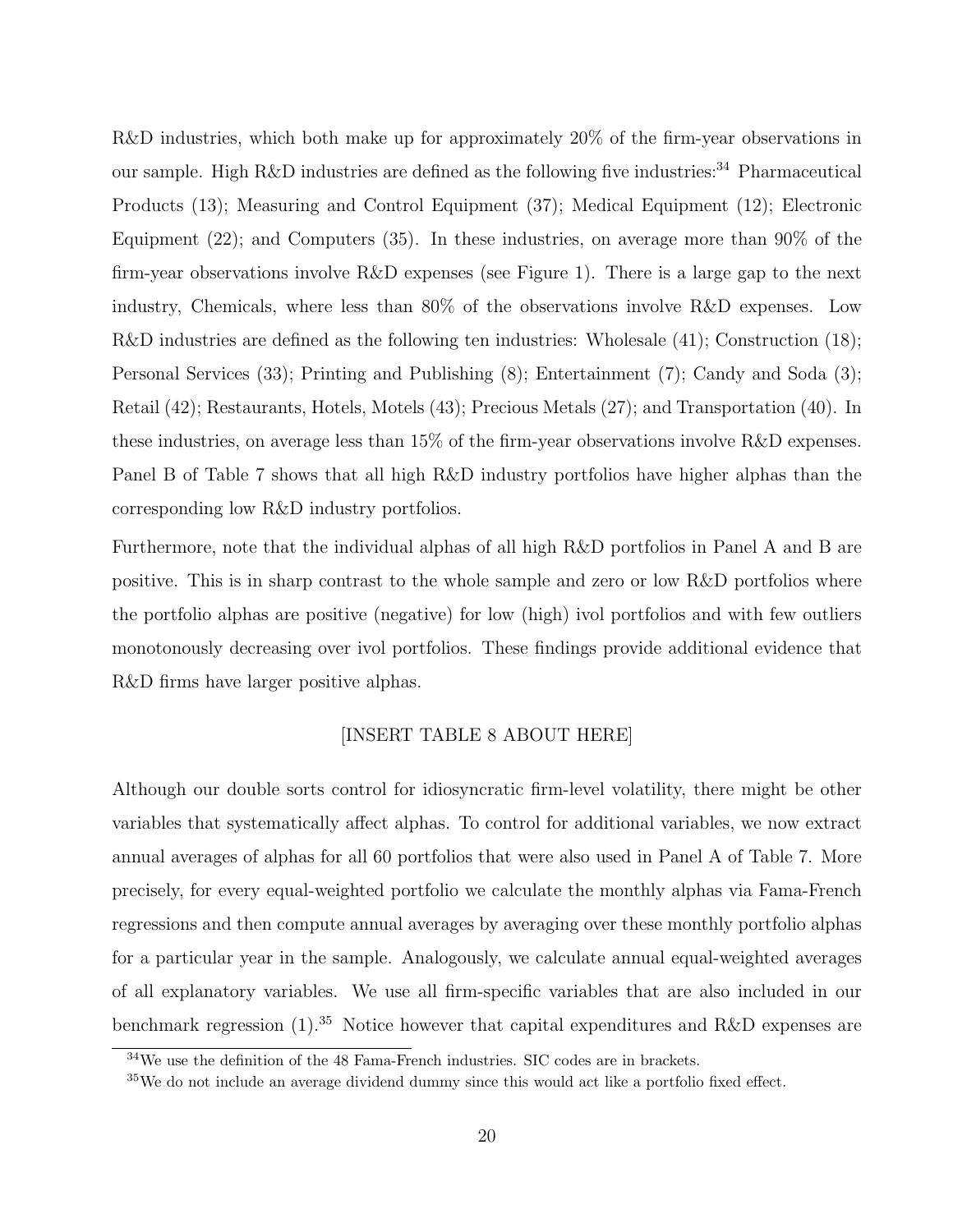now normalized by the lagged book value of a firm. All other variables are defined as in regression (1). Table 8 reports the corresponding panel regressions.

Regression (a1) acts as a benchmark and shows that the loading of firm-level volatility is significantly positive. Furthermore, R&D expenses significantly increase alphas, whereas capital expenditures have a small and insignificant coefficient. Firm-level skewness is very significant and positively related to the portfolio alphas, which is intuitive given the definition of (contemporaneous realized firm-level) skewness. Leverage as a measure of distance to insolvency is significantly negative. If we interpret leverage as a proxy for (physical) default probability, then the negative loading of leverage resembles the results by Campbell, Hilscher, and Szilagyi (2008). Finally, turnover, size, and ROA are positively significant.

In regressions (a2) and (a3), we decompose firm-level volatility using a Fama-French model.<sup>36</sup> It can be seen that in (a2) the loading on systematic firm-level volatility is insignificant, whereas in (a3) the loading on unsystematic firm-level volatility is significantly positive. This finding supports our previous results that idiosyncratic volatility is more important.

In regressions  $(a4)-(a6)$  we interact R&D expenses with all three variants of volatility (total, systematic, and idiosyncratic). In each regression, the interaction variable is very significantly positive. Besides, the corresponding volatility variable becomes insignificant. This finding supports our previous results that volatility matters the most for firms with a lot of growth options. Finally, although the systematic part of volatility is individually not significant in (a2), it becomes highly significant if interacted with  $R&D$  expenses.<sup>37</sup> This is not unreasonable since the values of growth options increase in all components of firm-level volatility.<sup>38</sup>

<sup>&</sup>lt;sup>36</sup>The results for volatility decompositions generated by the CAPM are similar and available upon request.

 $37$ Notice that one should not compare the sizes of the point estimates since the means are different.

<sup>38</sup>We did not run a regression involving systematic and idiosyncratic volatility, since the results would be contaminated by collinearity and we have fewer observations than before. Regressions (a2) and (a3) however suggest that idiosyncratic volatility is more important than systematic volatility.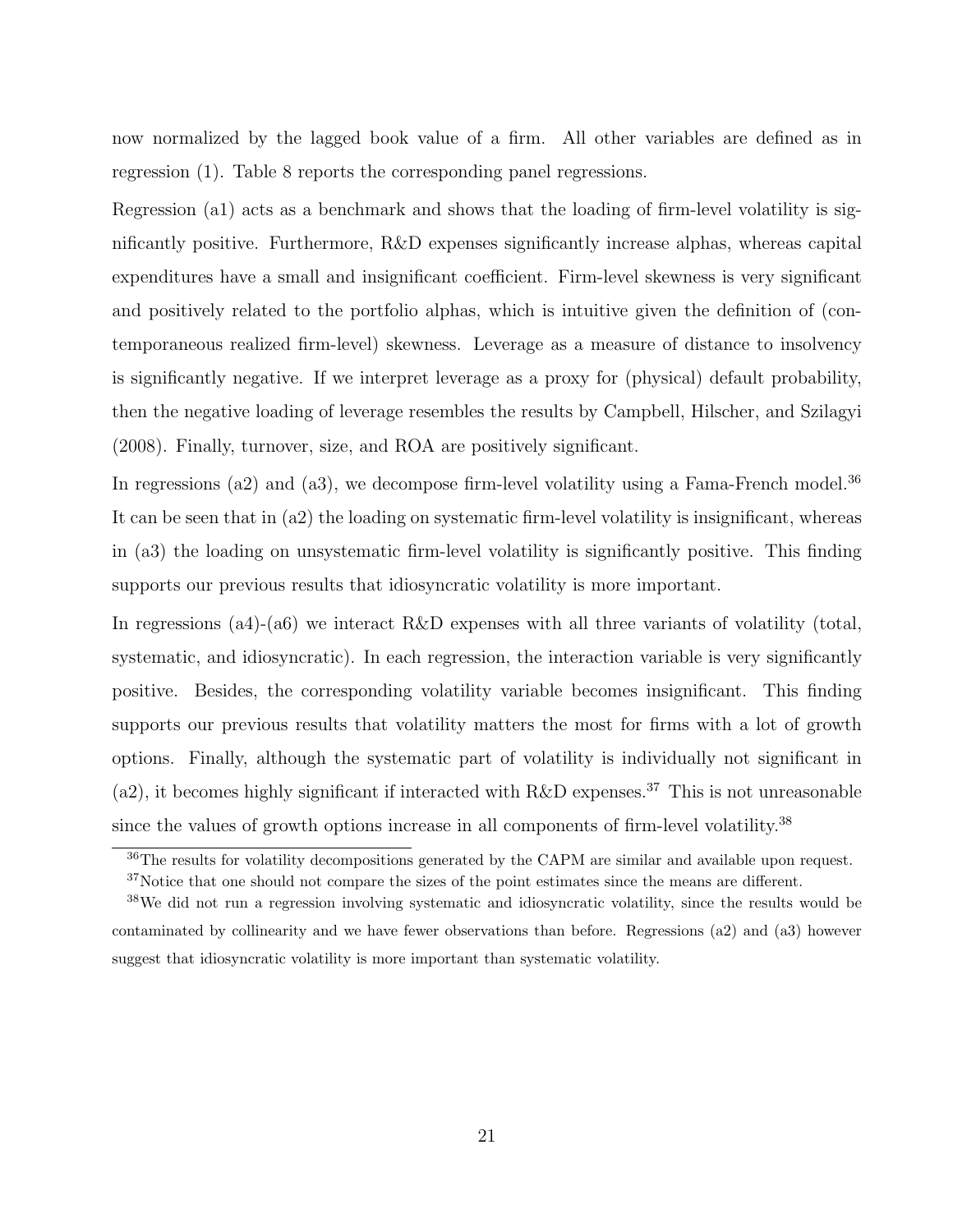# 7 Conclusion

This paper studies to what extend firm value is related to growth options. We find strong evidence that Tobin's Q is significantly increasing in firm-level volatility. More importantly, by splitting the sample into R&D and non-R&D observations we show that this relation is to a large extend driven by the idiosyncratic part of firm-level volatility and is concentrated within R&D firm observations. These results complement earlier findings that idiosyncratic volatility is significantly priced in the cross-section of stock returns. On the other hand, we document that Tobin's Q is negatively related to index-level volatility as measured by the volatility of the S&P 500, which proxies for global risk.

Furthermore, we find that firm-level skewness is positively related to Tobin's Q which is also consistent with real options theory. Hence, our results provide strong empirical evidence that firm value is significantly affected by growth options. We also document that the actual amount of R&D expenses is more important for firm valuation than capital expenditures, which are not significant in regressions where both variables are included. This indicates that R&D expenses are a better proxy for the creation of growth options.

Besides, we study the relation of stock returns to realized contemporaneous idiosyncratic volatility and R&D expenses. In this case, there is a significantly negative relation for non-R&D observations, whereas for R&D observations the portfolio alphas are all positive if we use a four-factor model with momentum. We also document that the sub-samples of R&D and non-R&D observations are very distinct with respect to the sizes and patterns of R&D expenses and Tobin's Q. On the contrary, the average ivols of the portfolios are similar, which is in line with our previous result that the pricing effect of ivol matters the most if we interact ivol with an R&D dummy.

Double sorts controlling for ivol show that for high R&D observations all sub-portfolio alphas are positive and that all alphas of difference portfolios between high and low or zero  $R\&D$ observations are positive as well. Running panel regressions of portfolio alphas on firm-level volatility as well as its idiosyncratic and systematic parts shows that volatility matters, but predominately through its idiosyncratic part. Besides, we again confirm that this effect is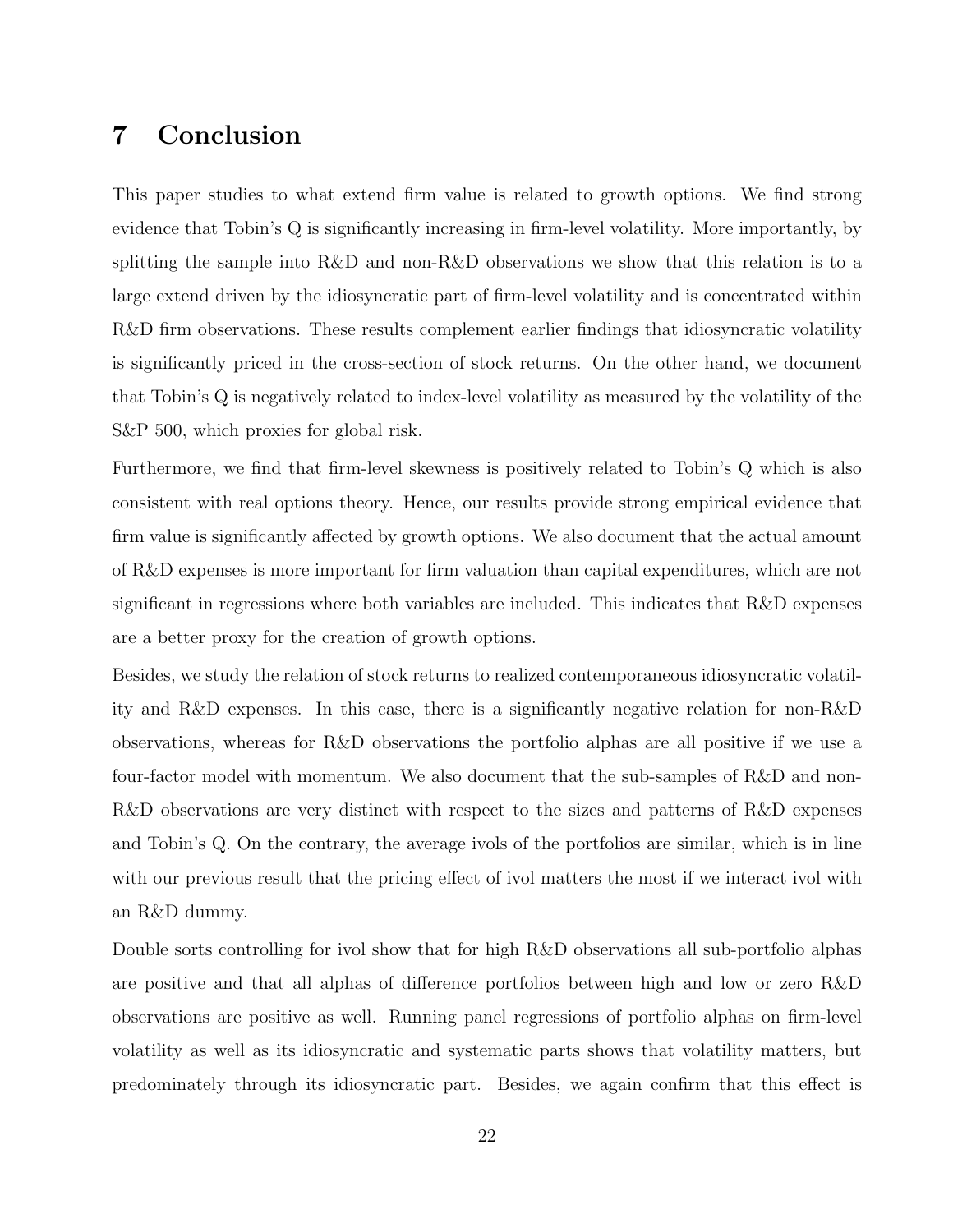amplified via R&D expenses.

# References

- Aguerrevere, F. L., 2009, Real options, product market competition, and asset returns, *Journal of Finance* 64, 957–983.
- Ang, A., R. J. Hodrick, Y. Xing, and X. Zhang, 2006, The cross-section of volatility and expected returns, *Journal of Finance* 61, 259–299.
- Ang, A., R. J. Hodrick, Y. Xing, and X. Zhang, 2009, High idiosyncratic volatility and low returns: International and further U.S. evidence, *Journal of Financial Economics* 91, 1–23.
- Bali, T. G., and N. Cakici, 2008, Idiosyncratic volatility and the cross section of expected returns, *Journal of Financial and Quantitative Analysis* 43, 29–58.
- Bekaert, G., R. J. Hodrick, and X. Zhang, 2013, Aggregate idiosyncratic volatility, *Journal of Financial and Quantitative Analysis* forthcoming.
- Belo, F., C. Xue, and L. Zhang, 2010, Cross-sectional Tobin's Q, *Working Paper,* NBER.
- Berk, J. B., R. C. Green, and V. Naik, 1999, Optimal investment, growth options, and security returns, *Journal of Finance* 54, 1553–1607.
- Brennan, M. J., and E. S. Schwartz, 1985, Evaluating natural resource investment, *Journal of Business* 58, 135–157.
- Campbell, J. Y., J. Hilscher, and J. Szilagyi, 2008, In search of distress risk, *Journal of Finance* 63, 2899–2939.
- Cao, C., T. Simin, and J. Zhao, 2008, Can growth options explain the trend in idiosyncratic risk?, *Review of Financial Studies* 21, 2599–2633.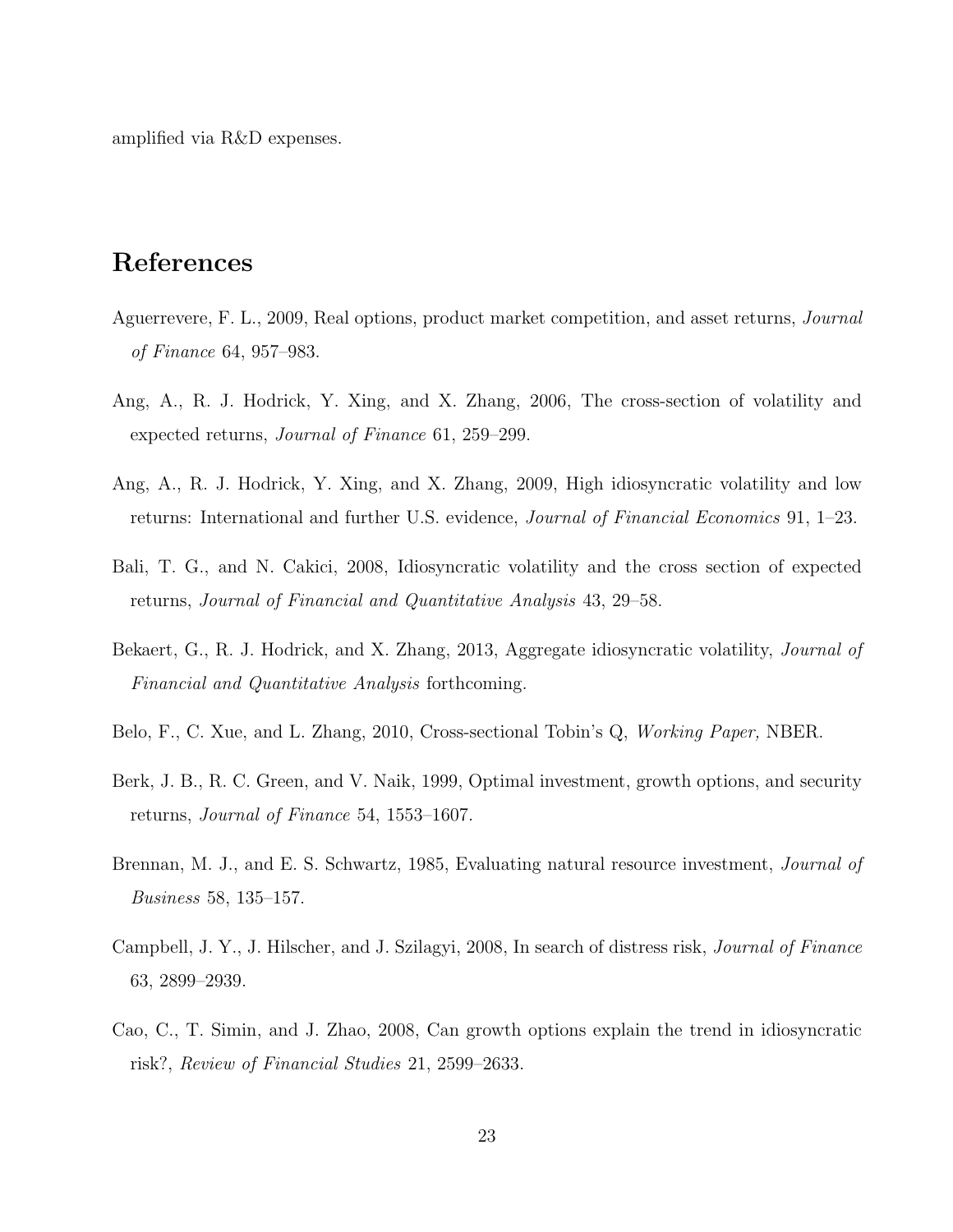- Carhart, M. M., 1997, On persistence in mutual fund performance, *Journal of Finance* 52, 57–82.
- Carlson, M., A. Fisher, and R. Giammarino, 2010, SEO risk dynamics, *Review of Financial Studies* 23, 4026–4077.
- Chan, L. K. C., J. Lakonishok, and T. Sougiannis, 2001, The stock market valuation of research and development expenditures, *Journal of Finance* 56, 2431–2456.
- Chen, Z., and R. Petkova, 2012, Does idiosyncratic volatility proxy for risk exposure?, *Review of Financial Studies* 25, 2745–2787.
- Cochrane, J. H., 2011, Presidential address: Discount rates, *Journal of Finance* 66, 1047–1108.
- Connolly, R. A., and M. Hirschey, 2005, Firm size and the effect of R&D on Tobin's q,  $R\&D$ *Management* 35, 217–223.
- Czarnitzki, D., B. H. Hall, and R. Oriani, 2006, Market valuation of US and European intellectual property, *Management Of Intellectual Property. Cheltenham, UK: Edward Elgar* pp. 111–131.
- Desai, A., P. Wright, K. H. Chuang, and C. Charoenwong, 2003, Impact of changes in strategic investments on shareholder returns: The role of growth opportunities, *Journal of Applied Business Research* 19, 41–55.
- Driscoll, J. C., and A. C. Kraay, 1998, Consistent covariance matrix estimation with spatially dependent panel data, *Review of Economics and Statistics* 80, 549–560.
- Duffee, G. R., 1995, Stock returns and volatility a firm-level analysis, *Journal of Financial Economics* 37, 399–420.
- Fink, J. D., K. E. Fink, and H. He, 2012, Expected idiosyncratic volatility measures and expected returns, *Financial Management* 41, 519–553.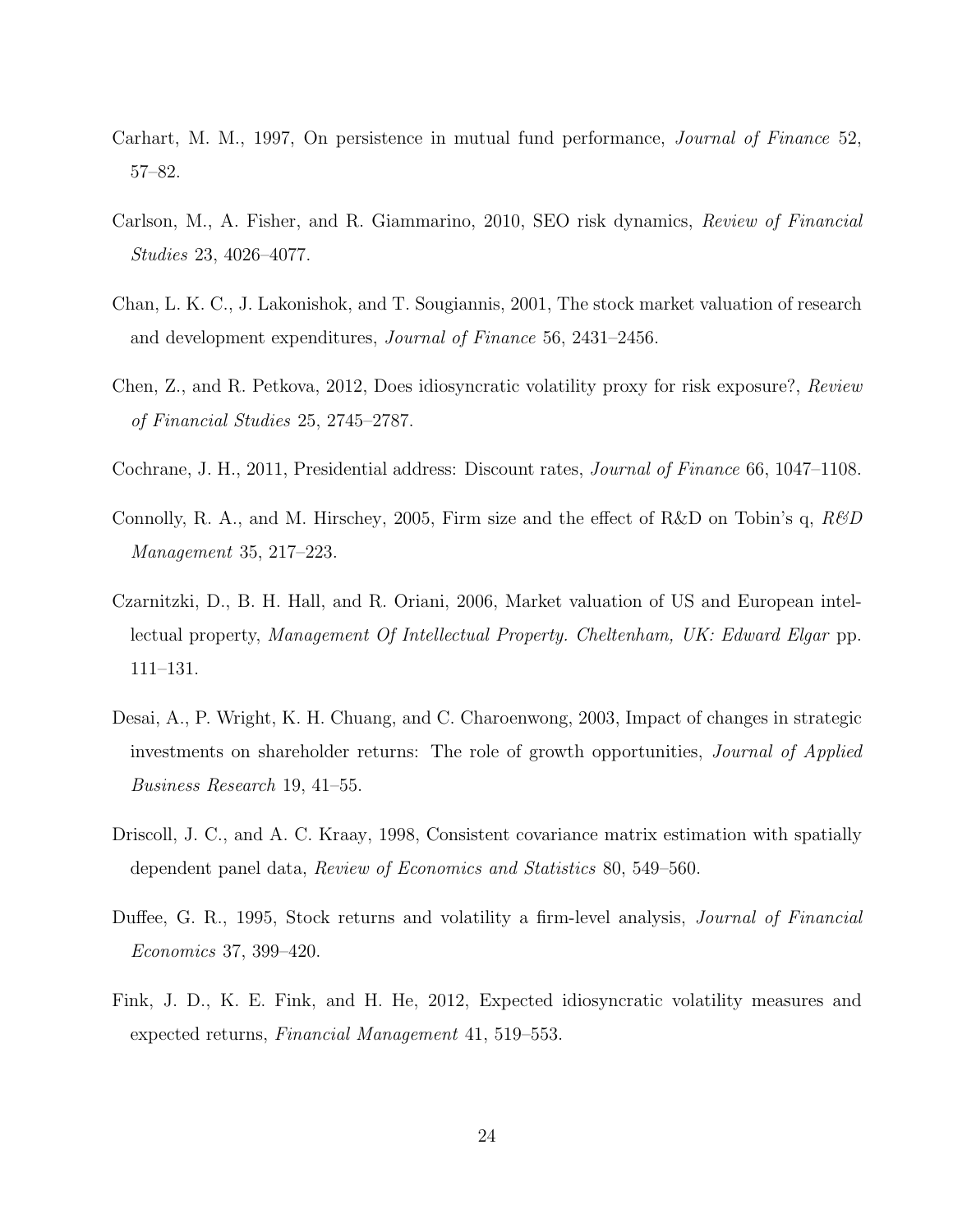- Fu, F., 2009, Idiosyncratic risk and the cross-section of expected stock returns, *Journal of Financial Economics* 91, 24–37.
- Grullon, G., E. Lyandres, and A. Zhdanov, 2012, Real options, volatility, and stock returns, *Journal of Finance* 67, 1499–1537.
- Hackbarth, D., and T. C. Johnson, 2012, Real options and risk dynamics, *Working Paper*.
- Jensen, M. C., and W. H. Meckling, 1976, Theory of the firm: Managerial behavior, agency costs and ownership structure, *Journal of Financial Economics* 5, 305–360.
- Kogan, L., and D. Papanikolaou, 2012, A theory of firm characteristics and stock returns: The role of investment-specific shocks, .
- McConnell, J. J., and C.J. Muscarella, 1985, Corporate capital expenditure decisions and the market value of the firm, *Journal of Financial Economics* 14, 399–422.
- McDonald, R., and D. Siegel, 1986, The value of waiting to invest, *Quarterly Journal of Economics* 101, 707–728.
- Merton, R. C., 1987, A simple model of capital market equilibrium with incomplete information, *Journal of Finance* 42, 483–510.
- Pastor, L., and P. Veronesi, 2003, Stock valuation and learning about profitability, *Journal of Finance* 58, 1749–1789.
- Petersen, M. A., 2009, Estimating standard errors in finance panel data sets: Comparing approaches, *Review of Financial Studies* 22, 435–480.
- Roll, R., E. S. Schwartz, and A. Subrahmanyam, 2009, Options trading activity and firm valuation, *Journal of Financial Economics* 94, 345–360.
- Tobin, J., and W. C. Brainard, 1977, Asset markets and the cost of capital, *Economic Progress, Private Values and Public Policy, Essays In Honor of William Fellner, North-Holland* pp. 235–262.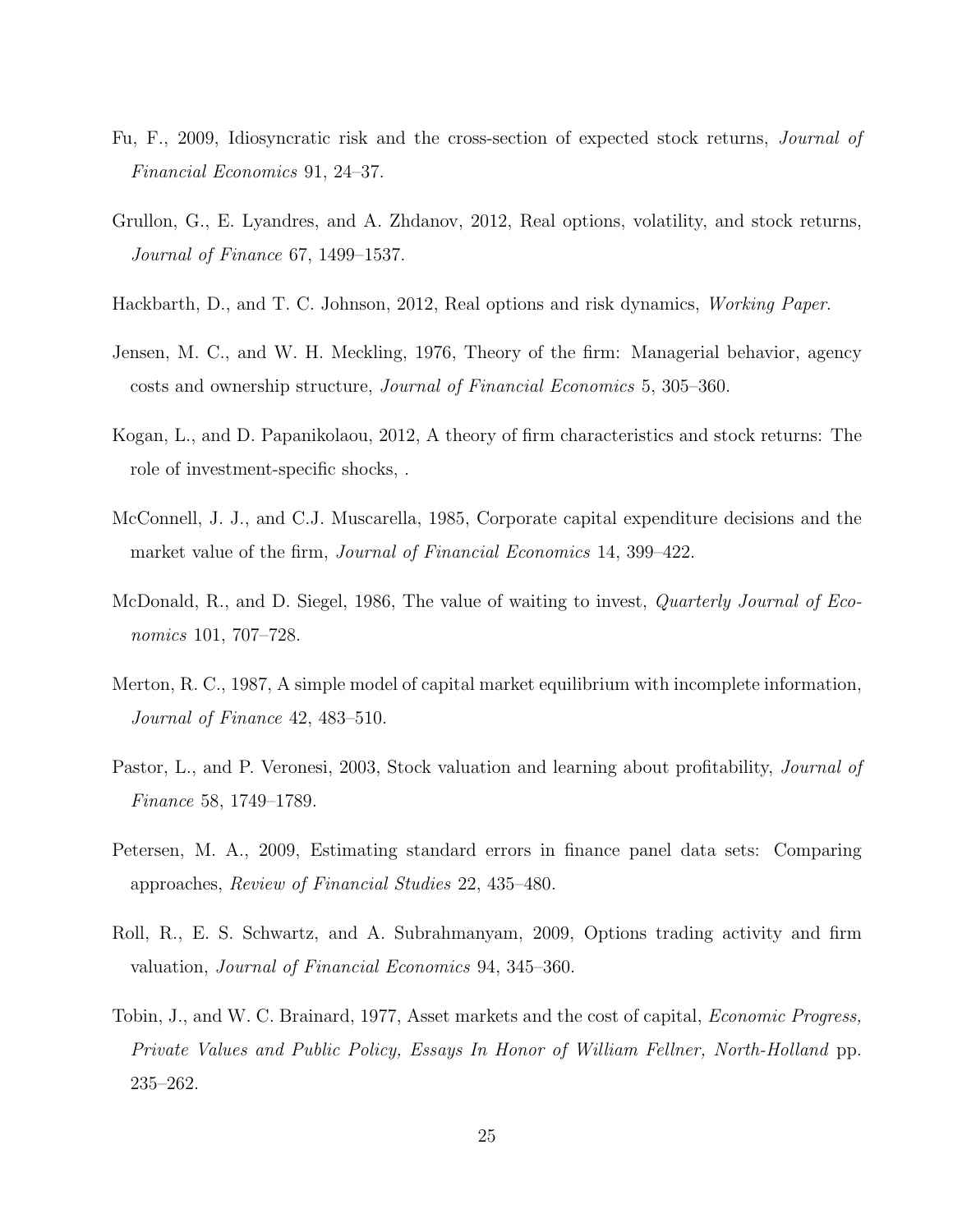

Figure 1: Percentage of R&D Observations per FF-Industry. This figure depicts the percentage of observations reporting R&D expenses per Fama-French industry. Sample refers to the whole sample, benchmark refers to the observations included in our regressions.

|           | $T$ reasury $10$ | Vol_sp |
|-----------|------------------|--------|
| Mean      | 0.074            | 0.158  |
| Median    | 0.072            | 0.138  |
| Std. Dev. | 0.028            | 0.072  |

Table 1: Summary Statistics for the Macro Variables. This table provides summary statistics for the macro variables from 1975 until 2009. Treasury10 denotes the yield of a Treasury bond with 10y maturity. Vol sp denotes the annualized historical volatility of the S&P-500 calculated using index values of the last 250 trading days.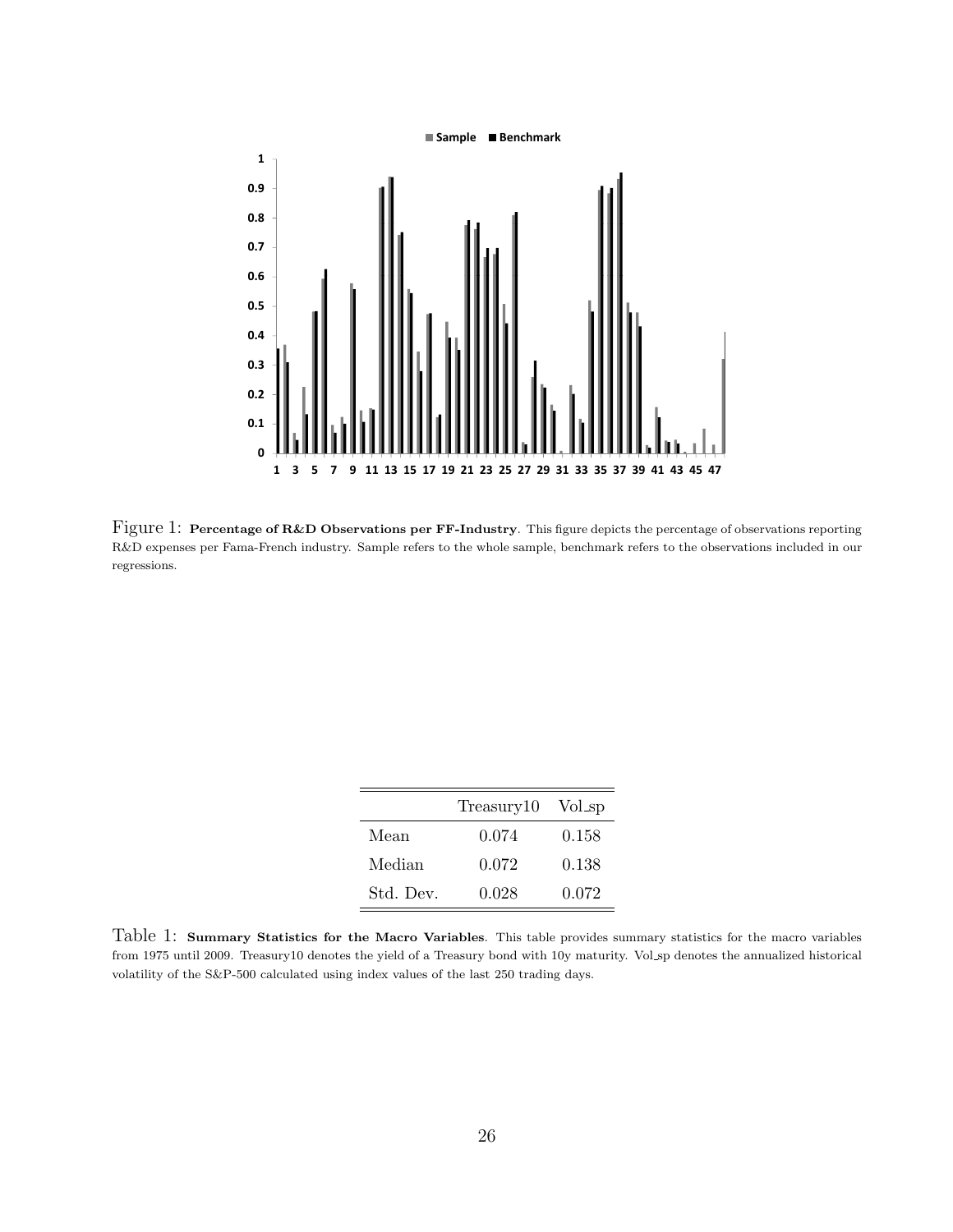|                 | Tobin     | Vol_firm | Skew_firm | Turn_firm Invest              |       | Size     | Roa      | Leverage | Div <sub>-dum</sub> | RDexp |
|-----------------|-----------|----------|-----------|-------------------------------|-------|----------|----------|----------|---------------------|-------|
|                 |           |          |           | Panel A: All Observations     |       |          |          |          |                     |       |
| Mean            | $1.840\,$ | 0.616    | 0.176     | 0.005                         | 0.237 | $-0.344$ | 0.008    | 0.210    | 0.380               | 0.423 |
| Median 1.283    |           | 0.512    | 0.202     | 0.002                         | 0.043 | $-0.518$ | 0.067    | 0.170    | 0.000               | 0.000 |
| Std. Dev. 2.235 |           | 0.432    | 1.382     | 0.009                         | 2.099 | 2.220    | 0.261    | 0.210    | 0.485               | 5.202 |
|                 |           |          |           | Panel B: R&D Observations     |       |          |          |          |                     |       |
| Mean            | 2.212     | 0.628    | 0.139     | 0.006                         | 0.199 | $-0.063$ | $-0.028$ | 0.163    | 0.361               | 0.911 |
| Median          | 1.462     | 0.534    | 0.198     | 0.003                         | 0.043 | $-0.300$ | 0.061    | 0.120    | 0.000               | 0.045 |
| Std. Dev. 2.781 |           | 0.430    | 1.333     | 0.010                         | 2.012 | 2.280    | 0.323    | 0.186    | 0.480               | 7.611 |
|                 |           |          |           | Panel C: Non-R&D Observations |       |          |          |          |                     |       |
| Mean            | 1.519     | 0.606    | 0.208     | 0.004                         | 0.269 | $-0.587$ | 0.040    | 0.250    | 0.396               | 0.000 |
| Median          | 1.171     | 0.494    | 0.204     | 0.002                         | 0.042 | $-0.712$ | 0.070    | 0.220    | 0.000               | 0.000 |
| Std. Dev. 1.550 |           | 0.433    | 1.422     | 0.008                         | 2.170 | 2.137    | 0.187    | 0.220    | 0.489               | 0.000 |
|                 |           |          |           |                               |       |          |          |          |                     |       |

value to book value. Vol-firm is a firm's historical volatility of the stock returns. Skew-firms is a firm's historical skewness of the stock returns. Turn-firm is the daily turnover of the shares of stock as a percentage of stocks outstanding. Invest is the ratio between capital expenditures and sales of a firm. Size is the logarithm of a firm's market capitalization deflated by CPI as reported by the Bureau of Labor Statistics. Roa is the return on assets defined as income before extraordinary items plus interest divided by lagged book value. Leverage is ratio between long-term debt and book value of assets. Div.dum is an indicator variable for whether a firm pays a dividend. RDexp is the ratio between RD expenses and sales. Invest, Roa, Leverage, and RDexp are winsorized at the 0.1% level. There are 106,219 observations coming from 12,935 firms. We have 49,244 observations including R&D expenses and 56,975 observations not including R&D expenses. The observations range from 1975 to Table 2: Summary Statistics for Firm Specific Variables. This table provides summary statistics for the firm specific variables. Tobin is the ratio of market turnover of the shares of stock as a percentage of stocks outstanding. Invest is the ratio between capital expenditures and sales of a firm. Size is the logarithm of a interest divided by lagged book value. Leverage is ratio between long-term debt and book value of assets. Div dum is an indicator variable for whether a firm pays a dividend. RDexp is the ratio between RD expenses and sales. Invest, Roa, Leverage, and RDexp are winsorized at the 0.1% level. There are 106,219 observations coming from 12,935 firms. We have 49,244 observations including R&D expenses and 56,975 observations not including R&D expenses. The observations range from 1975 to Table 2: Summary Statistics for Firm Specific Variables. This table provides summary statistics for the firm specific variables. Tobin is the ratio of market value to book value. Vol firm is a firm's historical volatility of the stock returns. Skew firms is a firm's historical skewness of the stock returns. Turn firm is the daily firm's market capitalization deflated by CPI as reported by the Bureau of Labor Statistics. Roa is the return on assets defined as income before extraordinary items plus 2009.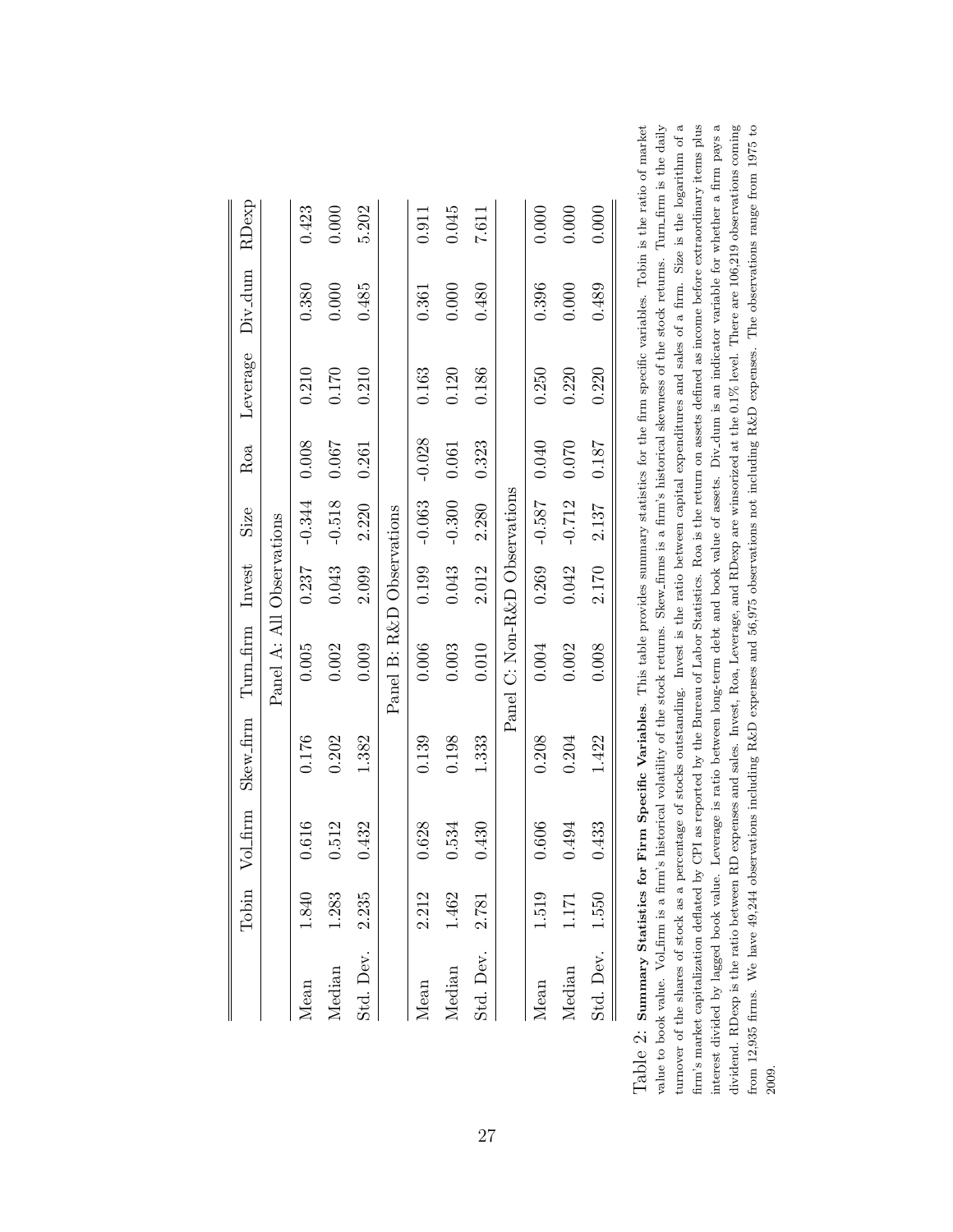|                                            |          |          |           |          |                               | Panel A: All Observations |          |          |           |           |           |       |
|--------------------------------------------|----------|----------|-----------|----------|-------------------------------|---------------------------|----------|----------|-----------|-----------|-----------|-------|
|                                            | 1.000    |          |           |          |                               |                           |          |          |           |           |           |       |
| Treasury10                                 | $-0.080$ | 1.000    |           |          |                               |                           |          |          |           |           |           |       |
|                                            | $-0.016$ | $-0.286$ | 1.000     |          |                               |                           |          |          |           |           |           |       |
| Vol_firm                                   | 0.086    | $-0.170$ | 0.197     | 1.000    |                               |                           |          |          |           |           |           |       |
| Skew_firm                                  | 0.035    | 0.100    | $-0.074$  | 0.053    | 1.000                         |                           |          |          |           |           |           |       |
| Turn_firm                                  | 0.141    | $-0.274$ | 0.113     | 0.138    | $-0.050$                      | 1.000                     |          |          |           |           |           |       |
|                                            | 0.056    | $-0.005$ | 0.006     | 0.047    | 0.002                         | 0.016                     | 1.000    |          |           |           |           |       |
|                                            | 0.133    | $-0.229$ | 0.029     | $-0.437$ | $-0.070$                      | 0.221                     | $-0.017$ | 1.000    |           |           |           |       |
|                                            | $-0.268$ | 0.116    | $-0.068$  | $-0.346$ | 0.005                         | $-0.077$                  | $-0.118$ | 0.231    | $1.000\,$ |           |           |       |
| Leverage                                   | $-0.081$ | 0.010    | 0.026     | 0.031    | $-0.007$                      | $-0.040$                  | 0.017    | $-0.007$ | $-0.009$  | 1.000     |           |       |
| Div <sub>-dum</sub>                        | $-0.128$ | 0.168    | $-0.074$  | $-0.428$ | 0.015                         | $-0.124$                  | $-0.055$ | 0.411    | 0.254     | $-0.032$  | 1.000     |       |
|                                            |          |          |           |          |                               | Panel B: R&D Observations |          |          |           |           |           |       |
|                                            | 1.000    |          |           |          |                               |                           |          |          |           |           |           |       |
| Treasury10                                 | $-0.086$ | 1.000    |           |          |                               |                           |          |          |           |           |           |       |
|                                            | $-0.013$ | $-0.302$ | 1.000     |          |                               |                           |          |          |           |           |           |       |
| Vol_firm                                   | 0.122    | $-0.193$ | 0.223     | 1.000    |                               |                           |          |          |           |           |           |       |
| Skew_firm                                  | 0.059    | 0.086    | $-0.071$  | 0.069    | 1.000                         |                           |          |          |           |           |           |       |
| Turn_firm                                  | 0.140    | $-0.266$ | 0.098     | 0.158    | $-0.041$                      | 1.000                     |          |          |           |           |           |       |
|                                            | 0.070    | $-0.026$ | 0.009     | 0.043    | $-0.004$                      | 0.030                     | 1.000    |          |           |           |           |       |
|                                            | 0.091    | $-0.179$ | 0.010     | $-0.443$ | $-0.081$                      | 0.203                     | $-0.011$ | 1.000    |           |           |           |       |
|                                            | $-0.317$ | 0.144    | $-0.076$  | $-0.370$ | $-0.019$                      | $-0.079$                  | $-0.145$ | 0.243    | $1.000\,$ |           |           |       |
| Leverage                                   | $-0.050$ | 0.039    | 0.013     | $-0.002$ | $-0.008$                      | $-0.046$                  | 0.002    | 0.015    | $-0.038$  | 1.000     |           |       |
| Div_dum                                    | $-0.180$ | 0.205    | $-0.088$  | $-0.449$ | 0.007                         | $-0.154$                  | $-0.051$ | 0.438    | 0.282     | 0.035     | $1.000\,$ |       |
|                                            | 0.124    | $-0.071$ | 0.016     | 0.087    | $-0.011$                      | 0.042                     | 0.611    | $-0.034$ | $-0.269$  | $-0.006$  | $-0.087$  | 1.000 |
|                                            |          |          |           |          | Panel C: Non-R&D Observations |                           |          |          |           |           |           |       |
|                                            | 1.000    |          |           |          |                               |                           |          |          |           |           |           |       |
| Treasury10                                 | $-0.058$ | 1.000    |           |          |                               |                           |          |          |           |           |           |       |
| $\ensuremath{\text{Vol}}\xspace_\text{sp}$ | $-0.031$ | $-0.272$ | $1.000\,$ |          |                               |                           |          |          |           |           |           |       |
| Vol_firm                                   | 0.033    | $-0.148$ | 0.173     | 1.000    |                               |                           |          |          |           |           |           |       |
| Skew_firm                                  | 0.016    | 0.109    | $-0.077$  | 0.041    | $1.000\,$                     |                           |          |          |           |           |           |       |
| Turn_firm                                  | 0.104    | $-0.282$ | 0.130     | 0.114    | $-0.057$                      | 1.000                     |          |          |           |           |           |       |
|                                            | 0.052    | 0.009    | 0.005     | 0.052    | 0.006                         | 0.005                     | 1.000    |          |           |           |           |       |
|                                            | 0.170    | $-0.263$ | 0.044     | $-0.444$ | $-0.057$                      | 0.227                     | $-0.018$ | 1.000    |           |           |           |       |
|                                            | $-0.083$ | 0.067    | $-0.053$  | $-0.343$ | 0.031                         | $-0.036$                  | $-0.100$ | 0.279    | 1.000     |           |           |       |
| Leverage                                   | $-0.060$ | $-0.034$ | 0.046     | 0.065    | $-0.015$                      | 0.003                     | 0.022    | 0.020    | $-0.041$  | $1.000\,$ |           |       |
| Div <sub>-dum</sub>                        | $-0.053$ | 0.135    | $-0.061$  | $-0.408$ | 0.019                         | $-0.085$                  | $-0.060$ | 0.402    | 0.231     | $-0.095$  | 1.000     |       |

Table 3: Correlation Matrix for R&D and Non-R&D Observations. This table reports the correlations between the relevant variables. The correlations are calculated on the basis of 49,244 observations including R&D expenses Table 3: Correlation Matrix for R&D and Non-R&D Observations. This table reports the correlations between the relevant variables. The correlations are calculated on the basis of 49,244 observations including R&D expenses and 56,975 observations not including R&D expenses. The observations range from 1975 to 2009. Invest, Roa, Leverage, and RDexp are winsorized at the  $0.1\%$  level. Invest, Roa, Leverage, and RDexp are winsorized at the 0.1% level.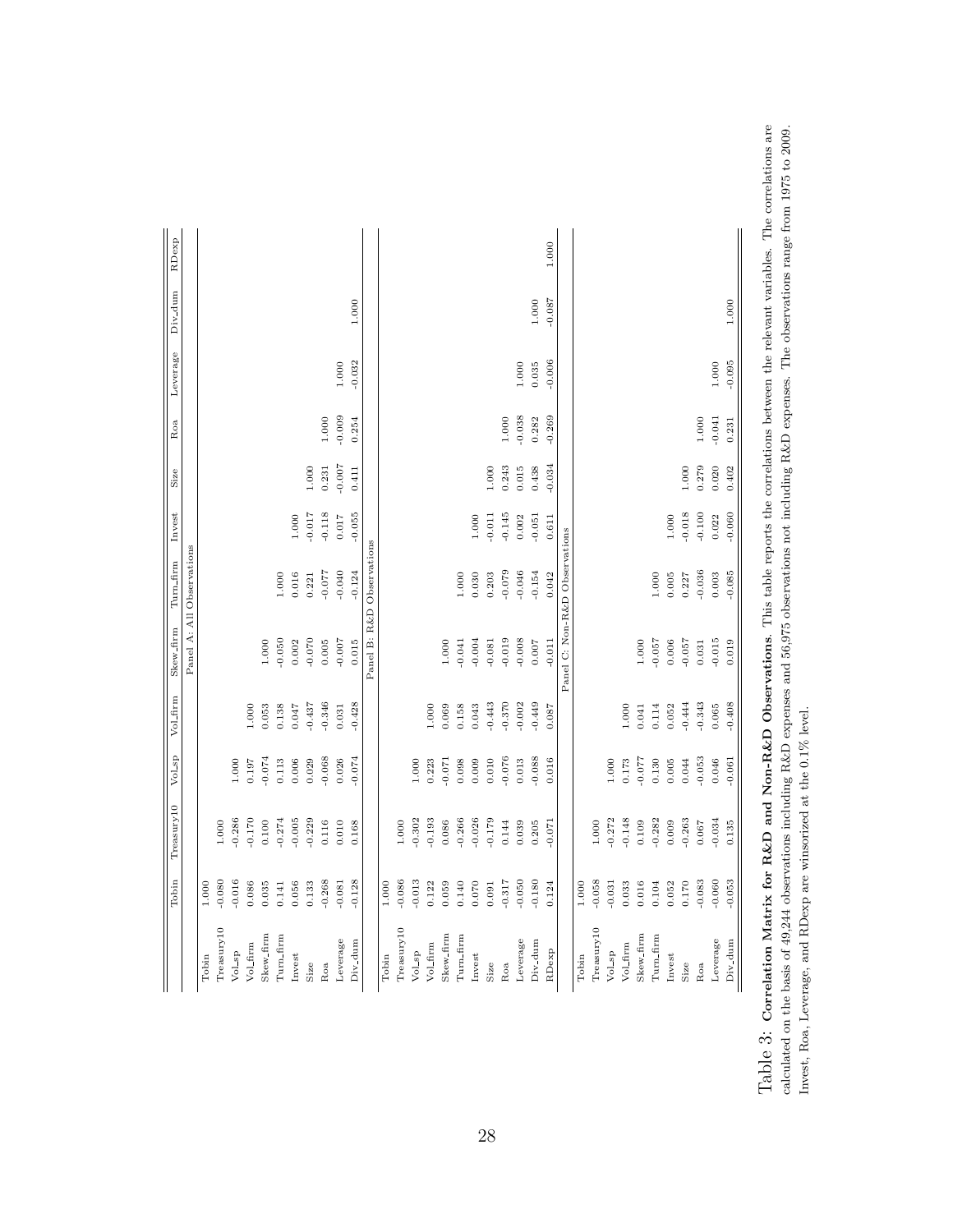|                    | (1)         | (2)         | (3)         | (4)         | (5)         | (6)         |
|--------------------|-------------|-------------|-------------|-------------|-------------|-------------|
| Treasury10         | $4.080***$  | $4.097***$  | $4.127***$  | $4.329***$  | $4.192***$  | $4.223***$  |
|                    | (3.78)      | (3.80)      | (3.82)      | (3.93)      | (3.84)      | (3.86)      |
| Vol_sp             | $-1.681***$ | $-1.717***$ | $-1.710***$ | $-1.664***$ | $-1.713***$ | $-1.705***$ |
|                    | $(-3.92)$   | $(-4.09)$   | $(-4.08)$   | $(-3.95)$   | $(-4.04)$   | $(-4.02)$   |
| Vol_firm           | $0.311**$   | $0.151*$    | $0.158*$    | $0.329***$  | 0.134       | 0.143       |
|                    | (3.20)      | (2.07)      | (2.10)      | (3.29)      | (1.64)      | (1.74)      |
| Skew_firm          | $0.081***$  | $0.080***$  | $0.040***$  | $0.079***$  | $0.079***$  | $0.039***$  |
|                    | (7.40)      | (7.44)      | (5.17)      | (7.14)      | (7.37)      | (5.07)      |
| Turn_firm          | $10.262***$ | $9.853**$   | $9.880**$   | $10.632***$ | 9.758**     | $9.788**$   |
|                    | (3.36)      | (3.28)      | (3.28)      | (3.44)      | (3.23)      | (3.22)      |
| Invest             | $0.021***$  | $0.022***$  | $0.022***$  | 0.001       | 0.007       | 0.007       |
|                    | (3.58)      | (3.63)      | (3.66)      | (0.22)      | (1.08)      | (1.09)      |
| Size               | $0.288***$  | $0.289***$  | $0.289***$  | $0.300***$  | $0.290***$  | $0.290***$  |
|                    | (7.80)      | (7.82)      | (7.83)      | (7.85)      | (7.86)      | (7.87)      |
| Roa                | $-2.305***$ | $-2.267***$ | $-2.264***$ | $-2.313***$ | $-2.206***$ | $-2.202***$ |
|                    | $(-11.61)$  | $(-11.29)$  | $(-11.27)$  | $(-11.92)$  | $(-10.86)$  | $(-10.84)$  |
| Leverage           | $-0.767***$ | $-0.753***$ | $-0.755***$ | $-0.900***$ | $-0.756***$ | $-0.757***$ |
|                    | $(-6.20)$   | $(-6.16)$   | $(-6.18)$   | $(-7.04)$   | $(-6.50)$   | $(-6.52)$   |
| Div_dum            | $-0.729***$ | $-0.729***$ | $-0.730***$ | $-0.750***$ | $-0.731***$ | $-0.732***$ |
|                    | $(-10.18)$  | $(-10.34)$  | $(-10.36)$  | $(-10.43)$  | $(-10.52)$  | $(-10.54)$  |
| RD <sub>-dum</sub> | $0.294***$  | 0.067       | 0.061       |             |             |             |
|                    | (6.18)      | (1.01)      | (0.87)      |             |             |             |
| RD_vol_firm        |             | $0.374***$  | $0.358***$  |             | $0.427***$  | $0.404***$  |
|                    |             | (3.52)      | (3.39)      |             | (6.63)      | (6.50)      |
| RD_skew_firm       |             |             | $0.092***$  |             |             | $0.094***$  |
|                    |             |             | (6.40)      |             |             | (6.55)      |
| RDexp              |             |             |             | $0.019***$  | $0.016***$  | $0.016***$  |
|                    |             |             |             | (4.12)      | (3.75)      | (3.82)      |
| Intercept          | $1.981***$  | $2.080***$  | $2.082***$  | $2.121***$  | $2.097***$  | $2.096***$  |
|                    | (16.63)     | (19.02)     | (18.90)     | (18.47)     | (17.26)     | (17.31)     |
| $R^2$              | 0.157       | 0.159       | 0.159       | 0.155       | 0.160       | 0.161       |

Table 4: Benchmark Regressions. The table reports the results of panel regressions of Tobin's Q on selected variables. All regressions are based on 106,219 observations coming from 12,935 firms. There are 49,244 observations including R&D expenses and 56,975 observations not including R&D expenses. Financial firms and utilities are excluded from the sample. The sample ranges from 1975 to 2009. Invest, Roa, Leverage, and RDexp are winsorized at the 0.1% level. Robust Driscoll-Kraay *t*-statistics are reported in brackets. Asterisks correspond to the following *p*-values:  $*p < 0.05, **p < 0.01, **p < 0.001$ .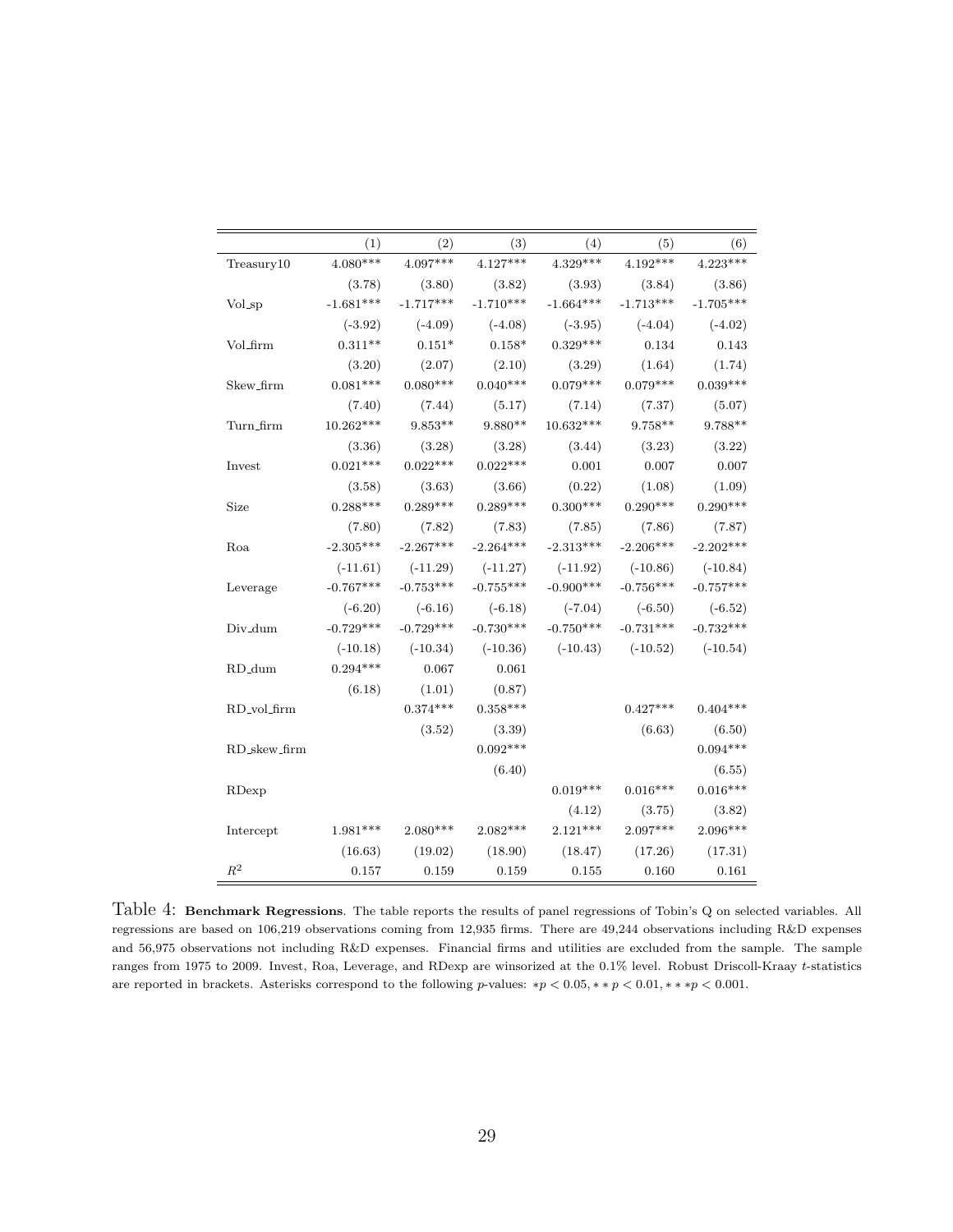|                               | (2)         | (2: FF)              | (2: CAPM)   | (5)         | (5: FF)              | (5: CAPM)   |
|-------------------------------|-------------|----------------------|-------------|-------------|----------------------|-------------|
| Treasury10                    | $4.097***$  | $4.134***$           | $4.132***$  | $4.192***$  | $4.223***$           | $4.221***$  |
|                               | (3.80)      | (3.65)               | (3.61)      | (3.84)      | (3.69)               | (3.65)      |
| Vol_sp                        | $-1.717***$ | $-1.600***$          | $-1.623***$ | $-1.713***$ | $-1.584***$          | $-1.610***$ |
|                               | $(-4.09)$   | $(-4.13)$            | $(-4.29)$   | $(-4.04)$   | $(-4.08)$            | $(-4.23)$   |
| Skew_firm                     | $0.080***$  | $0.079***$           | $0.079***$  | $0.079***$  | $0.079***$           | $0.079***$  |
|                               | (7.44)      | (7.37)               | (7.43)      | (7.37)      | (7.23)               | (7.31)      |
| Turn_firm                     | $9.853**$   | $10.036***$          | $10.013***$ | 9.758**     | $9.971***$           | $9.931***$  |
|                               | (3.28)      | (3.61)               | (3.50)      | (3.23)      | (3.56)               | (3.44)      |
| Invest                        | $0.022***$  | $0.022***$           | $0.022***$  | 0.007       | 0.007                | 0.007       |
|                               | (3.63)      | (3.63)               | (3.61)      | (1.08)      | (1.09)               | (1.06)      |
| Size                          | $0.289***$  | $0.292***$           | $0.291***$  | $0.290***$  | $0.292***$           | $0.292***$  |
|                               | (7.82)      | (7.45)               | (7.43)      | (7.86)      | (7.53)               | (7.49)      |
| Roa                           | $-2.267***$ | $-2.265***$          | $-2.266***$ | $-2.206***$ | $-2.204***$          | $-2.205***$ |
|                               | $(-11.29)$  | $(-11.30)$           | $(-11.28)$  | $(-10.86)$  | $(-10.88)$           | $(-10.86)$  |
| Leverage                      | $-0.753***$ | $-0.748***$          | $-0.750***$ | $-0.756***$ | $-0.745***$          | $-0.749***$ |
|                               | $(-6.16)$   | $(-6.23)$            | $(-6.23)$   | $(-6.50)$   | $(-6.61)$            | $(-6.61)$   |
| Div_dum                       | $-0.729***$ | $-0.728***$          | $-0.728***$ | $-0.731***$ | $-0.729***$          | $-0.729***$ |
|                               | $(-10.34)$  | $(-10.46)$           | $(-10.43)$  | $(-10.52)$  | $(-10.63)$           | $(-10.58)$  |
| RD <sub>dum</sub>             | 0.067       | 0.030                | 0.041       |             |                      |             |
|                               | (1.01)      | (0.35)               | (0.48)      |             |                      |             |
| Vol_firm                      | $0.151*$    |                      |             | 0.134       |                      |             |
|                               | (2.07)      |                      |             | (1.64)      |                      |             |
| RD <sub>-vol-firm</sub>       | $0.374***$  |                      |             | $0.427***$  |                      |             |
|                               | (3.52)      |                      |             | (6.63)      |                      |             |
| Vol_ff_sys                    |             | $-0.291$             |             |             | $-0.322$             |             |
|                               |             | $(-0.81)$            |             |             | $(-0.85)$            |             |
| Vol_ff_unsys                  |             | 0.190                |             |             | 0.194                |             |
|                               |             | (1.94)               |             |             | (1.89)               |             |
| RD_vol_ff_sys                 |             | 0.547                |             |             | 0.594                |             |
|                               |             | (1.14)<br>$0.312***$ |             |             | (1.62)<br>$0.318***$ |             |
| RD <sub>-vol-ff-unsys</sub>   |             |                      |             |             | (5.50)               |             |
| Vol_capm_sys                  |             | (4.18)               | $-0.222$    |             |                      | $-0.265$    |
|                               |             |                      | $(-0.65)$   |             |                      | $(-0.73)$   |
| Vol_capm_unsys                |             |                      | $0.176*$    |             |                      | 0.177       |
|                               |             |                      | (1.98)      |             |                      | (1.87)      |
| RD <sub>-vol-capm-sys</sub>   |             |                      | 0.440       |             |                      | 0.517       |
|                               |             |                      | (1.00)      |             |                      | (1.53)      |
| RD <sub>-vol-capm-unsys</sub> |             |                      | $0.334***$  |             |                      | $0.347***$  |
|                               |             |                      | (4.01)      |             |                      | (6.29)      |
| RDexp                         |             |                      |             | $0.016***$  | $0.016***$           | $0.016***$  |
|                               |             |                      |             | (3.75)      | (3.75)               | (3.76)      |
| Intercept                     | $2.080***$  | $2.081***$           | $2.078***$  | $2.097***$  | $2.079***$           | $2.082***$  |
|                               | (19.02)     | (18.49)              | (18.30)     | (17.26)     | (17.06)              | (17.03)     |
| $R^2$                         | 0.159       | 0.159                | 0.159       | 0.160       | 0.160                | 0.160       |
|                               |             |                      |             |             |                      |             |

Table 5: Regressions with Volatility Decomposition. The table reports the results of panel regressions of Tobin's Q on selected variables. Firm volatility is decomposed into a systematic and an unsystematic part. Regressions (2: FF) and (5: FF) uses a decomposition coming from a three-factor Fama-French model, whereas regressions (2: CAPM) and (5: CAPM) uses a decomposition coming from a one-factor CAPM. The results can be compared with regressions (2) and (5) where volatility is not decomposed (also reported in Table 4). All regressions are based on 106,219 observations coming from 12,935 firms. There are 49,244 observations including R&D expenses and 56,975 observations not including R&D expenses. Financial firms and utilities are excluded from the sample. The sample ranges from 1975 to 2009. Invest, Roa, Leverage, and RDexp are winsorized at the 0.1% level. Robust Driscoll-Kraay *t*-statistics are reported in brackets. Asterisks correspond to the following *p*-values: \* $p < 0.05$ , \*\*  $p <$  $0.01, **p < 0.001$ .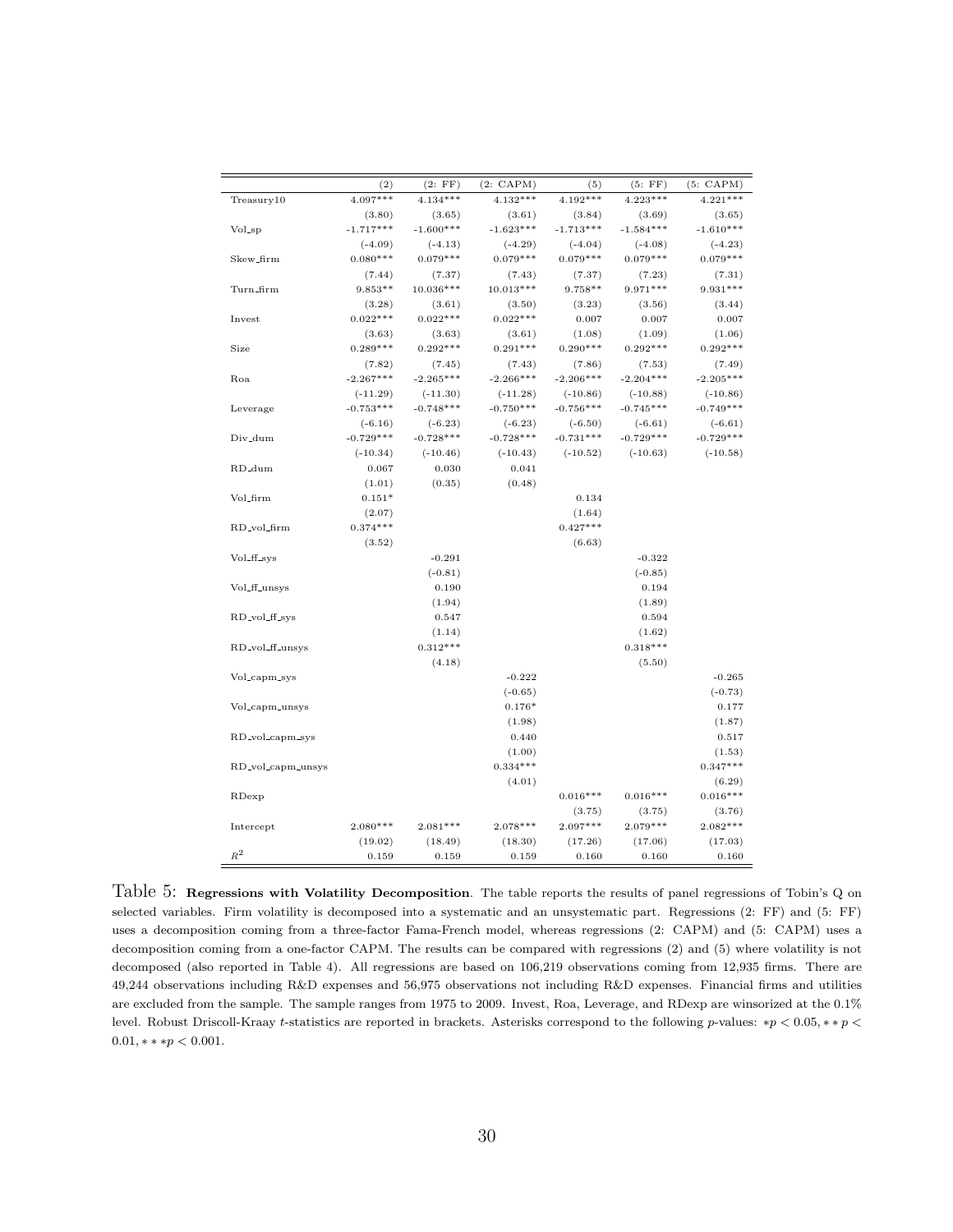| column HL of Panel C (right-hand side of alpha of HL), we also report the alpha of the diff-in-diff portfolio (HL of non-RD observations minus HL of RD observations). |
|------------------------------------------------------------------------------------------------------------------------------------------------------------------------|
|------------------------------------------------------------------------------------------------------------------------------------------------------------------------|

|                      |          |          |           |           |                           |                     | $\overline{\phantom{a}}$ | ${}^{\circ}$ | $\circ$   | High      | Ë          |                      |
|----------------------|----------|----------|-----------|-----------|---------------------------|---------------------|--------------------------|--------------|-----------|-----------|------------|----------------------|
|                      |          |          |           |           | Panel A: All Observations |                     |                          |              |           |           |            |                      |
| Alpha <sub>-f3</sub> | $0.002*$ | 0.002    | $0.002*$  | $0.002**$ | $0.002**$                 | 0.002               | 0.001                    | $-0.002$     | $-0.004$  | $-0.005$  | $-0.007$   |                      |
|                      | (2.06)   | (1.93)   | (2.03)    | (2.67)    | (2.74)                    | (1.81)              | (0.96)                   | $(-0.98)$    | $(-1.71)$ | $(-1.38)$ | $(-1.73)$  |                      |
| Alpha-ff4            | $0.002*$ | $0.002*$ | $0.002*$  | $0.002**$ | $0.003**$                 | $0.002*$            | 0.002                    | $-0.000$     | $-0.001$  | $-0.003$  | $-0.004$   |                      |
|                      | (2.48)   | (2.38)   | (2.50)    | (2.98)    | (3.28)                    | (2.09)              | (1.80)                   | $(-0.02)$    | $(-0.49)$ | $(-0.67)$ | $(-1.08)$  |                      |
| Size                 | 2.285    | 1.715    | 1.121     | 0.604     | 0.192                     | $-0.306$            |                          | $-1.148$     | $-1.691$  | $-2.524$  |            |                      |
| Vol_ff_unsys         | 0.194    | 0.261    | 0.314     | 0.368     | 0.429                     | 0.496               | 0.576                    | 0.677        | 0.832     | 1.317     |            |                      |
| Vol.firm             | 0.227    | 0.295    | 0.348     | 0.404     | 0.466                     | 0.533               | 0.611                    | 0.709        | 0.860     | 1.338     |            |                      |
| RD                   | 0.019    | 0.018    | 0.020     | 0.025     | 0.036                     | 0.051               | 0.064                    | 0.074        | 0.082     | 0.074     |            |                      |
| $_{\rm Capx}$        | 0.076    | 0.085    | 0.094     | 0.098     | 0.104                     | 0.108               | 0.101                    | 0.102        | 0.091     | 0.077     |            |                      |
| Tobin                | 1.563    | 1.546    | 1.547     | 1.612     | 1.739                     | 1.877               | 1.913                    | 1.952        | 2.040     | 2.064     |            |                      |
| Turn_firm            | 0.003    | 0.004    | 0.004     | 0.004     | 0.005                     | 0.005               | 0.005                    | 0.005        | 0.005     | 0.005     |            |                      |
| Skew_firm            | 0.104    | 0.105    | 0.118     | 0.154     | 0.150                     | 0.159               | 0.143                    | 0.166        | 0.267     | 0.502     |            |                      |
| Leverage             | 0.202    | 0.213    | 0.222     | 0.224     | 0.222                     | 0.212               | 0.214                    | 0.210        | 0.229     | 0.260     |            |                      |
| Roa                  | 0.095    | 0.091    | 0.082     | 0.079     | 0.067                     | 0.041               | 0.005                    | $-0.060$     | $-0.087$  | $-0.191$  |            |                      |
|                      |          |          |           | Panel     |                           | B: R&D Observations |                          |              |           |           |            |                      |
| Alpha.ff3            | $0.002*$ | 0.002    | 0.001     | $0.002*$  | $0.004*$                  | $0.004*$            | 0.002                    | $-0.000$     | $-0.002$  | $-0.001$  | $-0.003$   |                      |
|                      | (2.02)   | (1.63)   | (1.75)    | (2.43)    | (2.26)                    | (2.48)              | (1.65)                   | $(-0.19)$    | $-0.75$   | $(-0.24)$ | $(-0.60)$  |                      |
| $Alpha\_ff4$         | $0.002*$ | $0.002*$ | $0.002**$ | $0.003**$ | $0.005**$                 | $0.005**$           | $0.004**$                | 0.001        | 0.000     | 0.002     |            |                      |
|                      | (2.51)   | $(2.00)$ | $(2.71)$  | (3.05)    | $(3.01)$                  | (3.07)              | (2.69)                   | (0.65)       | (0.16)    | (0.48)    | (0.06)     |                      |
| Size                 | 2.973    | 2.221    | 1.482     | 0.865     | 0.361                     | $-0.128$            | $-0.575$                 | $-1.052$     | $-1.538$  | $-2.319$  |            |                      |
| Vol_ff_unsys         | 0.191    | 0.254    | 0.311     | 0.373     | 0.437                     | 0.505               | 0.583                    | 0.679        | 0.821     | 1.255     |            |                      |
| Vol.firm             | 0.230    | 0.293    | 0.350     | 0.414     | 0.479                     | 0.546               | 0.623                    | 0.712        | 0.850     | 1.277     |            |                      |
| $_{\rm RD}$          | 0.035    | 0.038    | 0.045     | 0.066     | 0.088                     | 0.111               | 0.124                    | 0.136        | 0.159     | 0.161     |            |                      |
| $_{\rm Capx}$        | 0.074    | 0.074    | 0.073     | 0.075     | 0.074                     | 0.076               | 0.076                    | 0.073        | 0.068     | 0.055     |            |                      |
| Tobin                | 1.646    | 1.592    | 1.652     | 1.883     | 2.145                     | 2.291               | 2.335                    | 2.338        | 2.504     | 2.647     |            |                      |
| Turn_firm            | 0.003    | 0.004    | 0.004     | 0.005     | 0.006                     | 0.006               | 0.006                    | 0.006        | 0.005     | 0.006     |            |                      |
| Skew_firm            | 0.047    | 0.072    | 0.072     | 0.083     | 0.108                     | 0.144               | 0.101                    | 0.116        | 0.235     | 0.506     |            |                      |
| Leverage             | 0.179    | 0.184    | 0.183     | 0.173     | 0.163                     | 0.164               | 0.152                    | 0.153        | 0.170     | 0.201     |            |                      |
| Roa                  | 0.097    | 0.090    | 0.072     | 0.064     | 0.043                     | 0.004               | $-0.037$                 | $-0.130$     | $-0.182$  | $-0.284$  |            |                      |
|                      |          |          |           |           | Panel C: Non-R&D          | Observations        |                          |              |           |           |            |                      |
| Alpha.ff3            | 0.002    | 0.001    | $0.003**$ | $0.002*$  | 0.002                     | 0.001               | $-0.001$                 | $-0.003$     | $-0.005*$ | $-0.009*$ | $-0.010**$ | $-0.007$             |
|                      | (1.90)   | (1.63)   | (2.72)    | (2.34)    | (1.16)                    | (0.48)              | $(-0.80)$                | $(-1.08)$    | $(-2.15)$ | $(-2.34)$ | $(-2.62)$  | $\left(-1.77\right)$ |
| Alpha.ff4            | $0.002*$ | $0.002*$ | $0.003**$ | $0.003**$ | 0.002                     | 0.001               | $-0.001$                 | $-0.001$     | $-0.003$  | $-0.007$  | $-0.008*$  | $-0.009*$            |
|                      | (2.14)   | (2.13)   | (2.76)    | (2.88)    | (1.24)                    | (0.73)              | $(-0.35)$                | $(-0.32)$    | $(-1.07)$ | $(-1.68)$ | $(-2.02)$  | $(-2.26)$            |
| Size                 | 1.520    | 1.268    | 0.842     | 0.418     | 0.078                     | $-0.378$            | $-0.832$                 | $-1.234$     | $-1.828$  | $-2.696$  |            |                      |
| Vol_ff_unsys         | 0.199    | 0.268    | 0.319     | 0.368     | 0.422                     | 0.486               | 0.564                    | 0.671        | 0.840     | 1.363     |            |                      |
| Vol_firm             | 0.225    | 0.299    | 0.351     | 0.400     | 0.456                     | 0.519               | 0.594                    | 0.699        | 0.864     | 1.383     |            |                      |
| RD                   | 0.000    | 0.000    | 0.000     | 0.000     | 0.000                     | 0.000               | 0.000                    | 0.000        | 0.000     | 0.000     |            |                      |
| Capx                 | 0.080    | 0.097    | 0.111     | 0.119     | 0.133                     | 0.129               | 0.130                    | 0.131        | 0.118     | 0.090     |            |                      |
| Tobin                | 1.488    | 1.492    | $1.500\,$ | 1.481     | 1.478                     | 1.461               | 1.455                    | 1.467        | 1.512     | 1.602     |            |                      |
| Turn_firm            | 0.002    | 0.003    | 0.004     | 0.004     | 0.004                     | 0.004               | 0.004                    | 0.004        | 0.004     | 0.004     |            |                      |
| Skew_firm            | 0.173    | 0.144    | 0.172     | 0.195     | 0.150                     | 0.213               | 0.140                    | 0.236        | 0.310     | 0.488     |            |                      |
| Leverage             | 0.229    | 0.239    | 0.252     | 0.261     | 0.264                     | 0.268               | 0.269                    | 0.275        | 0.287     | 0.310     |            |                      |
| Roa                  | 0.094    | 0.092    | 0.089     | 0.084     | 0.081                     | 0.068               | 0.046                    | 0.021        | 0.016     | $-0.106$  |            |                      |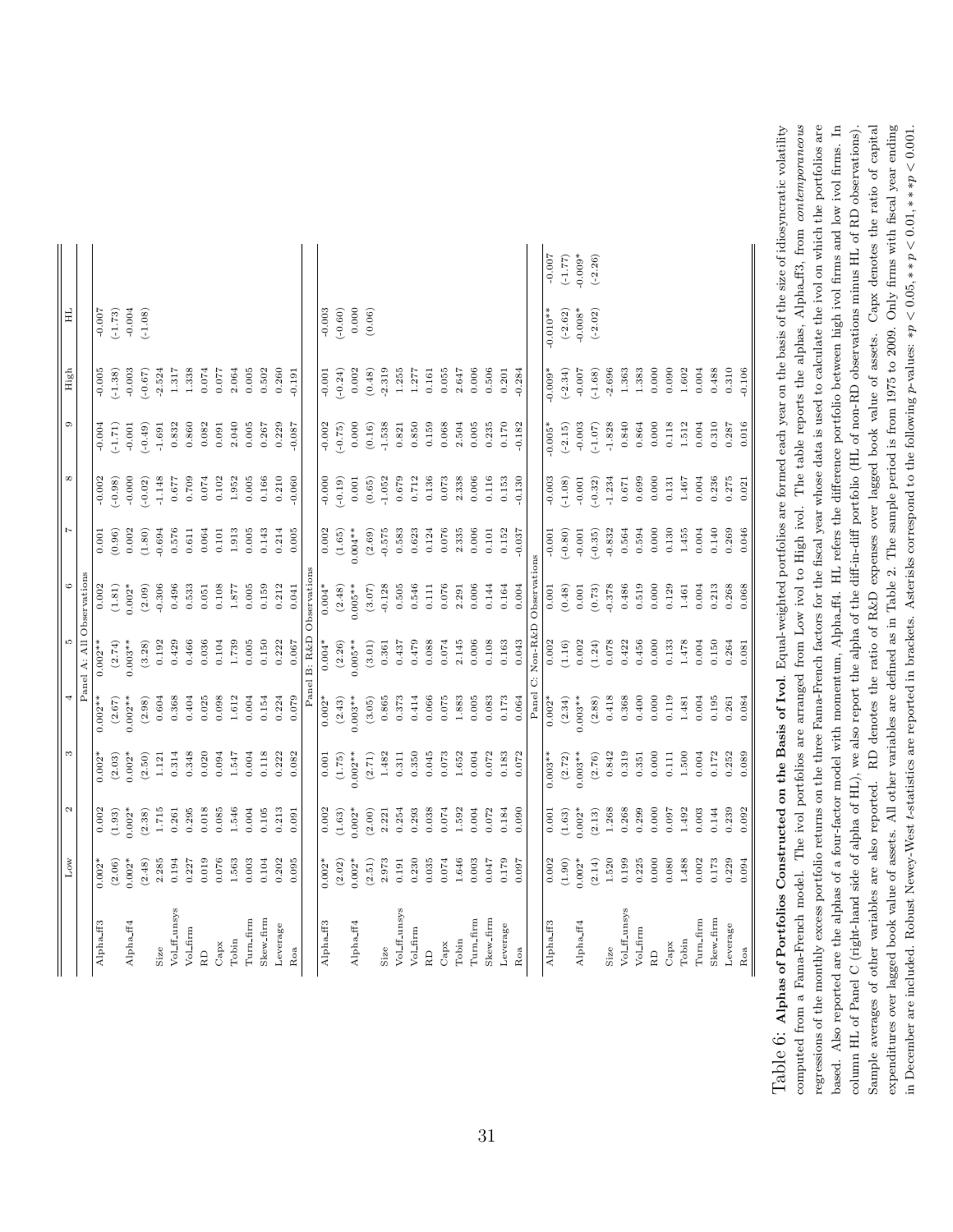|                  |                    |           | Panel A: Six R&D Expenses Sub-Portfolios |            |                   |
|------------------|--------------------|-----------|------------------------------------------|------------|-------------------|
| Portfolio:       | Zero R&D           | Low R&D   | High R&D                                 | HL R&D     | HZ R&D            |
| Low              | 0.001              | 0.001     | $0.003*$                                 | 0.001      | 0.001             |
|                  | (1.76)             | (1.36)    | (2.51)                                   | (1.22)     | (1.38)            |
| $\boldsymbol{2}$ | 0.001              | $-0.000$  | $0.005**$                                | $0.006*$   | $0.004*$          |
|                  | (1.62)             | $(-0.04)$ | (3.09)                                   | (2.37)     | (2.10)            |
| 3                | $0.002*$           | $-0.001$  | $0.003*$                                 | 0.005      | 0.001             |
|                  | (2.34)             | $(-0.70)$ | (1.97)                                   | (1.68)     | (0.57)            |
| $\overline{4}$   | $0.002*$           | $-0.002$  | $0.009***$                               | $0.012***$ | $0.007**$         |
|                  | (2.38)             | $(-1.19)$ | (4.94)                                   | (3.64)     | (3.00)            |
| 5                | 0.002              | $-0.002$  | $0.008***$                               | $0.010**$  | $0.006*$          |
|                  | (1.76)             | $(-0.80)$ | (3.35)                                   | (2.89)     | (2.10)            |
| $\,$ 6 $\,$      | $-0.001$           | $-0.002$  | $0.012***$                               | $0.014***$ | $0.013***$        |
|                  | $(-0.46)$          | $(-1.03)$ | (3.82)                                   | (4.29)     | (3.47)            |
| 7                | 0.000              | $-0.004$  | 0.006                                    | $0.009*$   | 0.005             |
|                  | (0.22)             | $(-1.53)$ | (1.60)                                   | (2.02)     | (1.06)            |
| 8                | $-0.003$           | $-0.003$  | $0.007*$                                 | $0.010*$   | $0.010*$          |
|                  | $(-1.23)$          | $(-0.93)$ | (2.11)                                   | (2.39)     | (2.25)            |
| 9                | $-0.004$           | $-0.007$  | 0.005                                    | 0.012      | 0.009             |
|                  | $(-1.52)$          | $(-1.84)$ | (0.83)                                   | (1.77)     | (1.53)            |
| High             | $-0.008*$          | $-0.007$  | 0.006                                    | 0.013      | $0.014*$          |
|                  | $(-2.11)$          | $(-1.20)$ | (0.85)                                   | (1.87)     | (2.01)            |
|                  |                    |           | Panel B: Two R&D Industry Sub-Portfolios |            |                   |
| Portfolio:       | Low R&D Industries |           | High R&D Industries                      |            | HL R&D Industries |
|                  |                    | 0.001     | $0.004***$                               |            | $0.003***$        |
|                  |                    | (0.94)    | (3.78)                                   |            | (3.49)            |
|                  |                    | 0.001     | $0.005***$                               |            | $0.004*$          |
|                  |                    | (0.97)    | (3.51)                                   |            | (2.16)            |
|                  |                    | 0.001     | $0.004**$                                |            | 0.003             |
|                  | (0.83)             |           | (3.13)                                   |            | (1.62)            |
|                  | 0.002              |           | $0.003**$                                |            | 0.001             |
|                  | (1.33)             |           | (2.87)                                   |            | (0.75)            |
|                  | 0.000              |           | $0.004*$                                 |            | 0.004             |
|                  | (0.07)             |           | (2.09)                                   |            | (1.43)            |
|                  |                    | $-0.001$  | $0.007**$                                |            | $0.007*$          |
|                  |                    | $(-0.29)$ | (2.78)                                   |            | (2.15)            |
|                  |                    | $-0.003$  | 0.003                                    |            | 0.006             |
|                  |                    | $(-1.06)$ | (1.53)                                   |            | (1.55)            |
|                  |                    | $-0.004$  | 0.002                                    |            | 0.006             |
|                  |                    | $(-1.20)$ | (0.68)                                   |            | (1.22)            |
|                  |                    | $-0.007*$ | 0.000                                    |            | 0.007             |
|                  |                    | $(-2.21)$ | (0.05)                                   |            | (1.69)            |
|                  |                    | $-0.003$  | 0.005                                    |            | 0.007             |
| 10               |                    |           |                                          |            |                   |

Table 7: Alphas of Double-sorted Portfolios Constructed on the Basis of Ivol and R&D. In Panel A, equal-weighted portfolios are formed each year on the basis of the size of idiosyncratic volatility computed from a Fama-French model and R&D expenses (normalized by lagged book value). The ivol portfolios are arranged from Low ivol to High ivol (in rows). The alphas of the R&D portfolios are in columns. HL R&D (HZ R&D) denotes the difference portfolio of high R&D observations minus low R&D observations (observations with zero R&D). In Panel B, equal-weighted portfolios are formed each year on the basis of the size of idiosyncratic volatility computed from a Fama-French model and R&D vs. non-R&D industries. The ivol portfolios are arranged from Low ivol to High ivol (in rows). The R&D portfolios are in columns. The first column reports the alphas for low-R&D industries, the second for high-R&D industries, and the third the difference portfolios. Both panels report the alphas from *contemporaneous* regressions of the monthly excess portfolio returns on the three Fama-French factors for several periods relative to December of the end of the fiscal year whose data are used to calculate R&D expenses and the ivol on which the portfolios are based. The sample period is from 1975 to 2009. Only firms with fiscal year ending in December are included. Robust Newey-West *t*-statistics are reported in brackets. Asterisks correspond to the following *p*-values:  $*p < 0.05, **p < 0.01, ***p < 0.001$ .